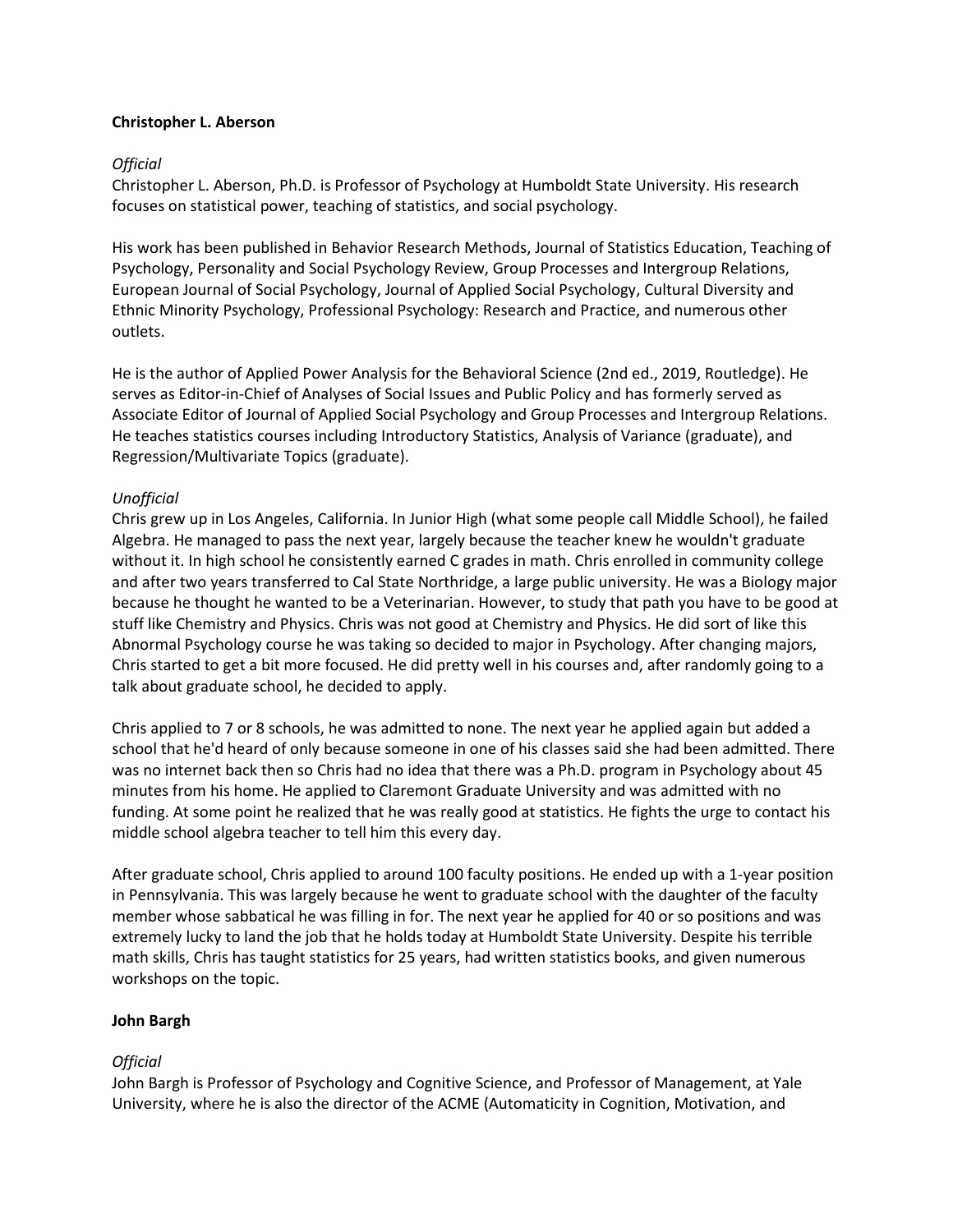Evaluation) laboratory. Before moving to Yale in 2003 he was on the faculty of NYU for 22 years. Bargh received his bachelor's degree summa cum laude at the University of Illinois in 1977 and his PhD in Psychology from Michigan in 1981, where his research advisor was Robert Zajonc. Bargh's research has long focused on the automatic or unconscious influences on social perception, attitudes and behavior, and motivation and goal pursuit. This research has garnered several awards and honors, including the annual Dissertation Award (1981), the Scientific Impact Award (2007), and the Thomas Ostrom Award for Outstanding Contributions to Social Cognition from the Society for Experimental Social Psychology; both the 'Early' (1989) and the 'Career' (2014) Distinguished Scientific Contribution Awards from the American Psychological Association; a Guggenheim Fellowship (2001); the Donald Campbell Award for Distinguished Research in Social Psychology from the Society for Personality and Social Psychology (2007); an honorary doctorate from Radboud University, the Netherlands (2008), and election to the American Academy of Arts and Sciences in 2011. Bargh was an Associate Editor of both the Journal of Personality and Social Psychology and the journal Emotion, is the author of over 200 scholarly research and theoretical journal articles and chapters, and the editor of 13 books; he is also the author of Before You Know It (2017, Simon & Schuster), a survey of over four decades of research on unconscious influences in everyday life, which has now been published in 23 countries and 10 languages world-wide.

#### *Unofficial*

Growing up in the then and still small college town of Champaign, Illinois, John Bargh knew at a very early age of 8 that he wanted to be a psychologist and try to understand what made people do what they do. But he was startled to find out in high school and then the University of Illinois in the early 1970s what the field of psychology was actually like. He was turned off by all the courses in the brand new Illinois psychology building that taught students how to run rats in mazes, to shock them, and then to toss across the room to each other to put them away after class. He was also turned off by the many electric shocks he endured as part of the required research participation. This was not at all what he thought scientific psychology was going to be like. (His college nights were much more rewarding as he was the 9 to midnight (and often later) disc jockey at the student run FM radio station, and a career in radio was becoming a serious option). He was turned off yet again as a member of the psychology honors seminar when the majority of his classmates disclosed their career plans to become therapists in the Chicago area and make a lot of money. In the spirit of the 1960s Bargh wanted to show them he was an idealist and was interested in psychology for its own sake, and so he went around to the faculty offices in the Illinois psychology building and asked all the professors he could find which area of psychology made the least amount of money. "Social psychology", they all said, and so for that reason, in the dumbest reasoning process anyone had ever used to choose their career, Bargh now proudly announced he was applying to graduate programs in social psychology. Fortunately this was also the time of the cognitive revolution in psychology, so when Bargh squeaked into the Michigan social psychology PhD program, he also unwittingly entered one of the crucibles of the emerging field of social cognition -- his advisor Bob Zajonc's work on affect without cognition, Nisbett and Wilson's work on lack of introspective access to our mental processes, Markus's reconceptualization of classic work on the self in social cognition terms, and more. And then in the early Reagan years Bargh managed to get one of the very few jobs available in social psychology, and thereby landed at NYU, going through the extreme culture shock of moving from pastoral small town Midwest to Greenwich Village in the heart of Manhattan – and in another fortuitous stroke of fate, do so at the same time that Tory Higgins and Diane Ruble also moved there. James Ulman was already at NYU, and they were joined a few years later by Shelly Chaiken, Yaacov Trope, and Susan Andersen. To be a new little assistant professor as part of the NYU social cognition group of the 1980s, with that crew. SMH. And the benefactions just kept coming -- a first sabbatical year in the heart of Europe thanks to the generosity of Norbert Schwarz and Fritz Strack, a decade of a guest professorships at Konstanz thanks to the generosity of Peter Gollwitzer,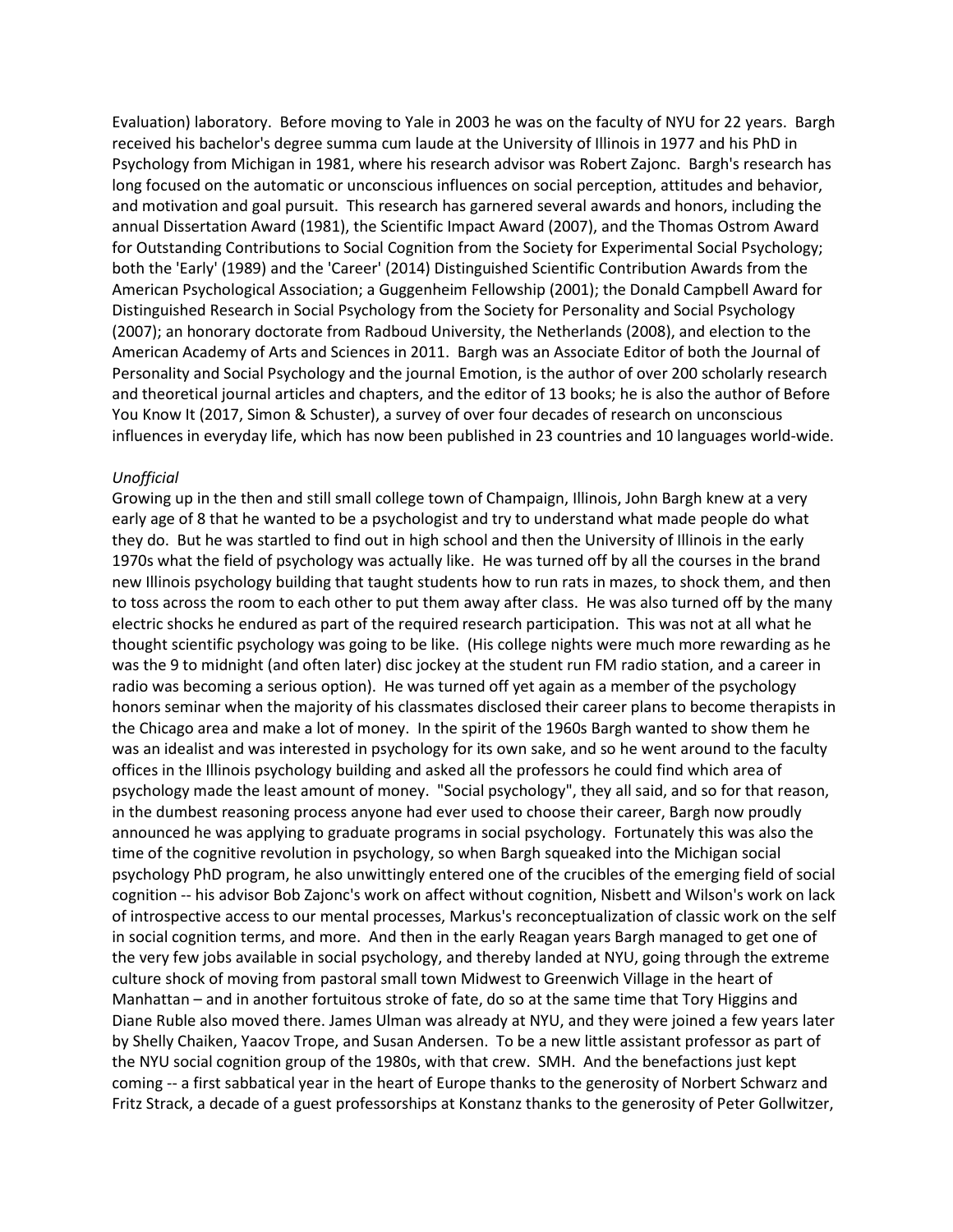and then over 15 years at Yale alongside Margaret Clark, the nicest human being to ever walk the planet. Not to mention an incredible series of graduate students. Bargh is not known to be humble, but he would be the first to say that he was born at the right moment in psychology's history, sleepwalked into two early cauldrons of exactly the kind of research he'd always wanted to do but had never existed before, certainly not at the moment he closed his eyes to the rats and the shocks and took the plunge anyway into a career in social psychology.

#### **Michael J. Bernstein**

#### *Official*

Michael J. Bernstein earned a BA in Psychology and Philosophy from Muhlenberg College in 2004. He received his PhD in Social Psychology from Miami University in 2010, working with Heather Claypool and Kurt Hugenberg while there. He joined the faculty at Penn State University - Abington College in 2010 as an Assistant Professor and was promoted to Associate Professor in 2015 and to Professor in 2020. His research examines a broad range of topics but has a focus on the ways people respond to belonging threats and how such experiences tune people's perceptual and cognitive systems to adapting to the threat. Separately, he also examines face processing utilizing a social cognitive perspective. Michael has received multiple grants from NSF to support his research and is a Fellow of the Society for Experimental Social Psychology and the Midwestern Psychological Association. He also received the George W. Atherton Award for Excellence in Teaching Penn State University.

#### *Unofficial*

On the drive to college move-in day, Michael Bernstein cried in the car because he was so sad he was going to Muhlenberg. He was a decent high school student who applied to colleges with prestigious names, and he either didn't get in or didn't receive any merit-based support to help him afford to go, so he went to his back-up school. This began the theme of Michael stumbling into great situations. Muhlenberg was amazing for him and showed him the value of a small liberal arts college. Michael was determined to become a medical doctor, a goal he had from a very young age. He started as a Biology and Chemistry dual major, but Michael wasn't very good at Biology and Chemistry. He switched to Biology and Biochemistry, then to Biology and Environmental Science, then to Environmental Science and Political Science, then to Political Science and Philosophy. In his 6th semester, he took Introduction to Psychology (after a lot of complaining about not wanting to do so) and stumbled into a love for psychology, which was sealed when he took social psychology (along with 6 other psych courses) the very next semester. He somehow graduated on time and spent a year selling and designing business telephone systems because his part time job as a professional magician (not children shows) didn't come with health insurance. He applied to 14 Social Psychology PhD programs the exact same way he applied to colleges (i.e., badly) and was rejected from all of them except for Miami University, where he was waitlisted. He again stumbled (luckily) into Miami's program because almost all the other students waited till the last minute to accept and the Social area was worried they'd have almost no students that year (i.e., Thank goodness Michael's colleagues procrastinated). Part of the reason Michael had a hard time getting into PhD programs was he had no idea what he was doing; the process was incredibly demystifying and Michael didn't even know he didn't understand it. His narrative statement opened with "I am interested in studying Social Psychology because I am interested in how thoughts, feelings, and behaviors are influenced by other people and the environment" (i.e., the definition of Social Psychology). Michael worked with Heather Claypool and Kurt Hugenberg because he didn't understand that you should do more research on the people you're applying to work with and applied to work with one person who was retired, one person who was on sabbatical, and one person who was not accepting students. When asked in the second week of graduate school during a proseminar class what he wanted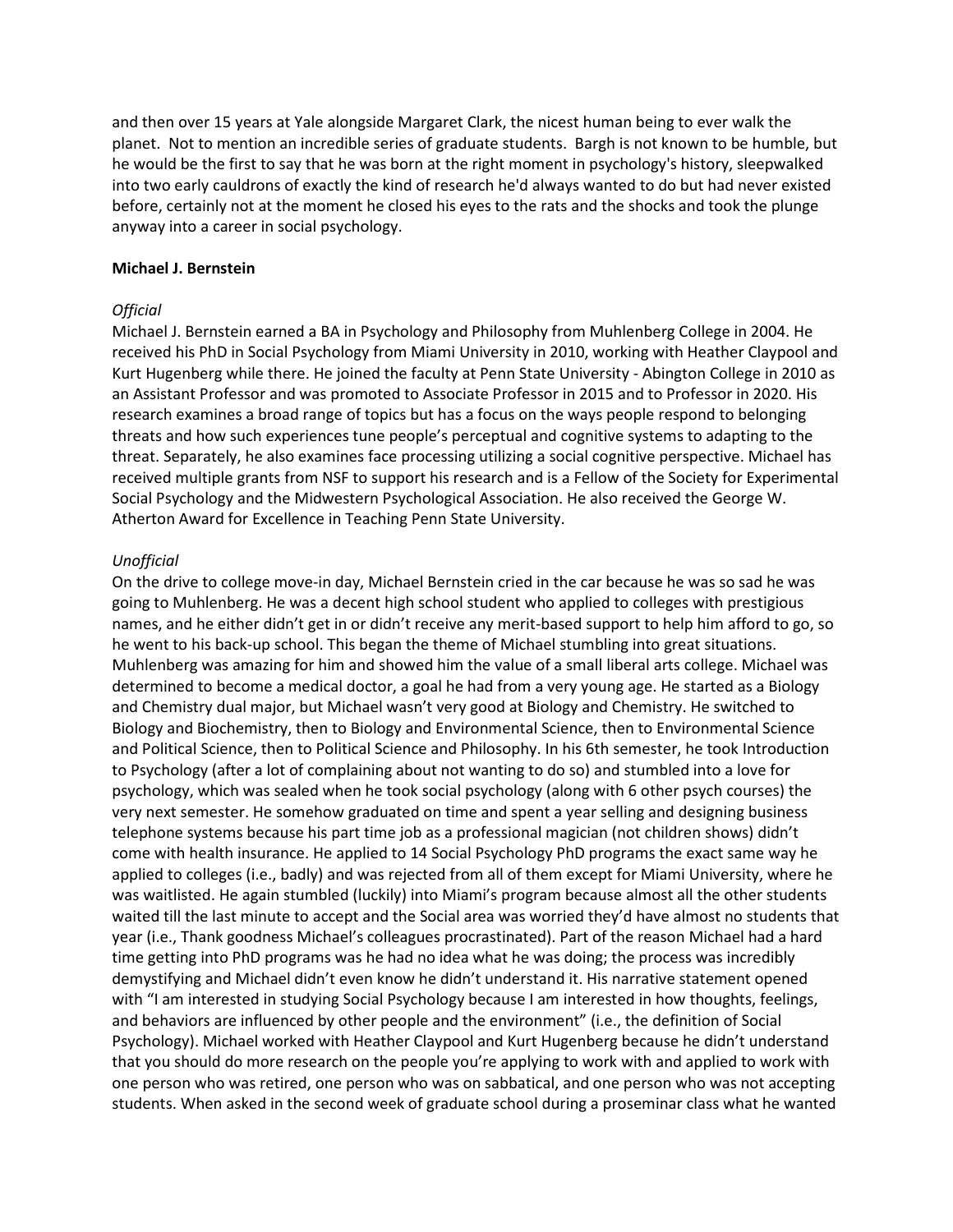to do after he earned his degree, he said, that he was hoping to work for the FBI as a profiler but that he had little to no interest in research (said with no recognition of irony). Michael discovered some years later that the rest of his cohort was betting on how many months before Michael burned out of the program (4 was the benchmark). Michael started studying face processing, because that is what Kurt Hugenberg studied and he started studying belonging after fellow grad students had a plan to do work in this area and invited him to join. Due to an abundance of patience by his advisors, Michael earned his masters, completed his compressive exams (during the first 15 minutes of which he experienced such an existential crisis he literally looked for jobs on Monster.com as he was sure he was going to fail the exam), and graduated in 2010 with his PhD. He applied to about 50 jobs and was incredibly lucky to get a job at Penn State Abington where he has been since (continuing to stumble but remaining standing largely because of the support of amazing colleagues).

### **Monica Biernat**

### *Official*

Monica Biernat is a Distinguished Professor of Psychology and Associate Chair at the University of Kansas. She earned her A.B., M.A., and Ph.D. in Psychology from the University of Michigan, and worked at the University of Florida before joining the faculty at Kansas in 1992. Her research on stereotyping, prejudice, and social judgment, has been funded by NIMH and NSF. Among her awards are the American Psychological Association Distinguished Scientific Award for Early Career Contribution to Psychology, and the Association for Women in Psychology Distinguished Publication Award. She is past Editor of *Personality and Social Psychology Review*, past Executive Officer of the Society of Experimental Social Psychology, and she will be the 2021 President of the Society for Personality and Social Psychology.

### *Unofficial*

Monica Biernat grew up in Detroit, MI, a working class kid and daughter of a Polish immigrant with a 6<sup>th</sup> grade education. She attended Catholic schools, where, because she was a good student, nuns encouraged her to consider community college after graduation. She decided to apply to the University of Michigan after a fun weekend visiting a friend's sister in Ann Arbor, and after enrolling, intended to become a journalist. A psychology course taught by Joe Veroff changed her thinking, and Joe became a wonderful mentor who encouraged her to consider graduate school (as a first generation college student, she didn't really know there was such a thing). The death of her father during her last year of college contributed to her decision to stay close to home and opt for Michigan for her Ph.D. training. She felt cowed by the brilliant students and faculty around her, but found her way with the help of cohort-mates, mentors including Joe Veroff, Camille Wortman, and dissertation advisor Mel Manis, and fellow student and future spouse, Chris Crandall. She continues to be awed by the brilliance of others, and likes to help students harness that feeling for inspiration rather than self-doubt.

#### **Maureen Craig**

### *Official*

Maureen Craig earned her undergraduate degree in Psychology (with minors in Sociology and Women's Studies) at Purdue University and received her PhD in Social Psychology from Northwestern University. She spent two years as a post-doctoral fellow in the Psychology Department at Ohio State University before joining the New York University Psychology Department as an assistant professor in 2016. Her work focuses on understanding social and political attitudes among members of different social groups (e.g., groups based on race, gender, sexuality), both among individuals belonging to traditionallystigmatized groups and those belonging to societally-dominant groups (as well as individuals with both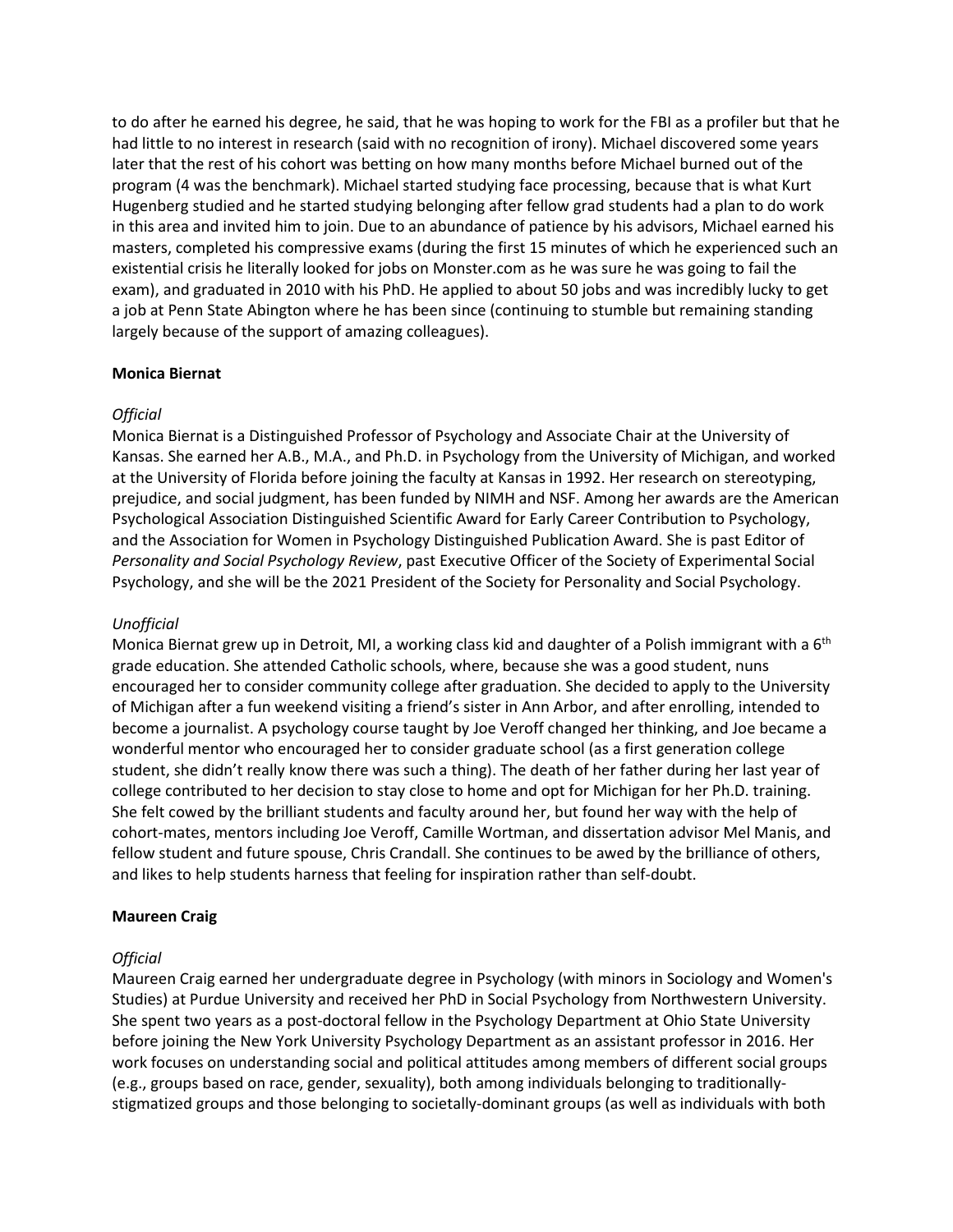types of group identities). Her primary research interests are in how diversity, inequality, and discrimination shape individuals' attitudes and relations with people from other social groups, basic social cognitive processes, policy preferences, and support for collective action.

#### *Unofficial*

Maureen began her undergraduate career as a future civil engineer. She completed her freshman year coursework in an entirely unremarkable way (her only A was in her elective, Introductory Psychology) and was placed into a summer internship near family in Michigan. She spent her summer working in the engineer trailers on several construction sites near Detroit. Over the course of the summer, she had several experiences related to being a young woman in engineering that led her to realize that she would be miserable in this working context. Back at Purdue, she scrambled to pick a new "practical" major whose culture might be more welcoming. After realizing she was trying to pick a major based on what would make sense with her Psychology minor that she refused to drop, she resigned herself to becoming a clinician - the only viable career path for Psych majors, or so she thought. Once Maureen took a class on "Stereotyping and Prejudice" and realized that people can actually make a career of studying these issues, she joined her Stereotyping and Prejudice professor's lab (Stephanie Goodwin) and spent the rest of her undergrad career nerding out conducting psychological research. At Northwestern, she was lucky enough to join the labs of people who were doing important work, but more importantly, who also happened to be amazing mentors (Jenn Richeson and Galen Bodenhausen). After half of her dissertation studies completely flopped and 2 failed faculty job searches, she graduated. Immediately after arriving at Ohio State to start a post-doc, she decided to apply to a few dream jobs "just in case" - one of those places was NYU.

#### **Amanda Diekman**

#### *Official*

Amanda Diekman is Professor and Associate Chair in the Department of Psychological and Brain Sciences at Indiana University. She received her B.A. from Kenyon College in English and psychology, and her Ph.D. in social psychology from Northwestern University. Using experimental and survey methods, she investigates how gender stereotypes stem from and reinforce the social structure. Her current research examines perceptions that STEM fields do not afford communal opportunities to connect or help others. She and her research group are particularly interested in understanding how communal opportunities in STEM can motivate students and faculty who are typically underrepresented in STEM. She is a Fellow of the Association for Psychological Science, the Society for Personality and Social Psychology, and the Society of Experimental Social Psychology. Her research and intervention work have been supported by the National Science Foundation.

#### *Unofficial*

Amanda only took introductory psychology because it counted as her natural science requirement at Kenyon College because the other sciences were intimidating. She only declared a psychology major after much internal debate about whether she could pass the statistics requirement. She then was incredibly lucky that one of the instructors of that statistics class was Sarah Murnen, who introduced her to the world of studying gender using experimental and quantitative methods. Although her undergraduate work focused on gender socialization in children, she loved the work of Alice Eagly and her students. Despite never having taken social psychology, somehow it seemed okay to apply to work with Alice, the most highly cited social psychologist at that time. In addition to rigorous training in theory and empiricism, Amanda's time at Northwestern taught her (1) to keep her head down and do her work while everyone else freaks out about how much work there is, and (2) to lift her head up and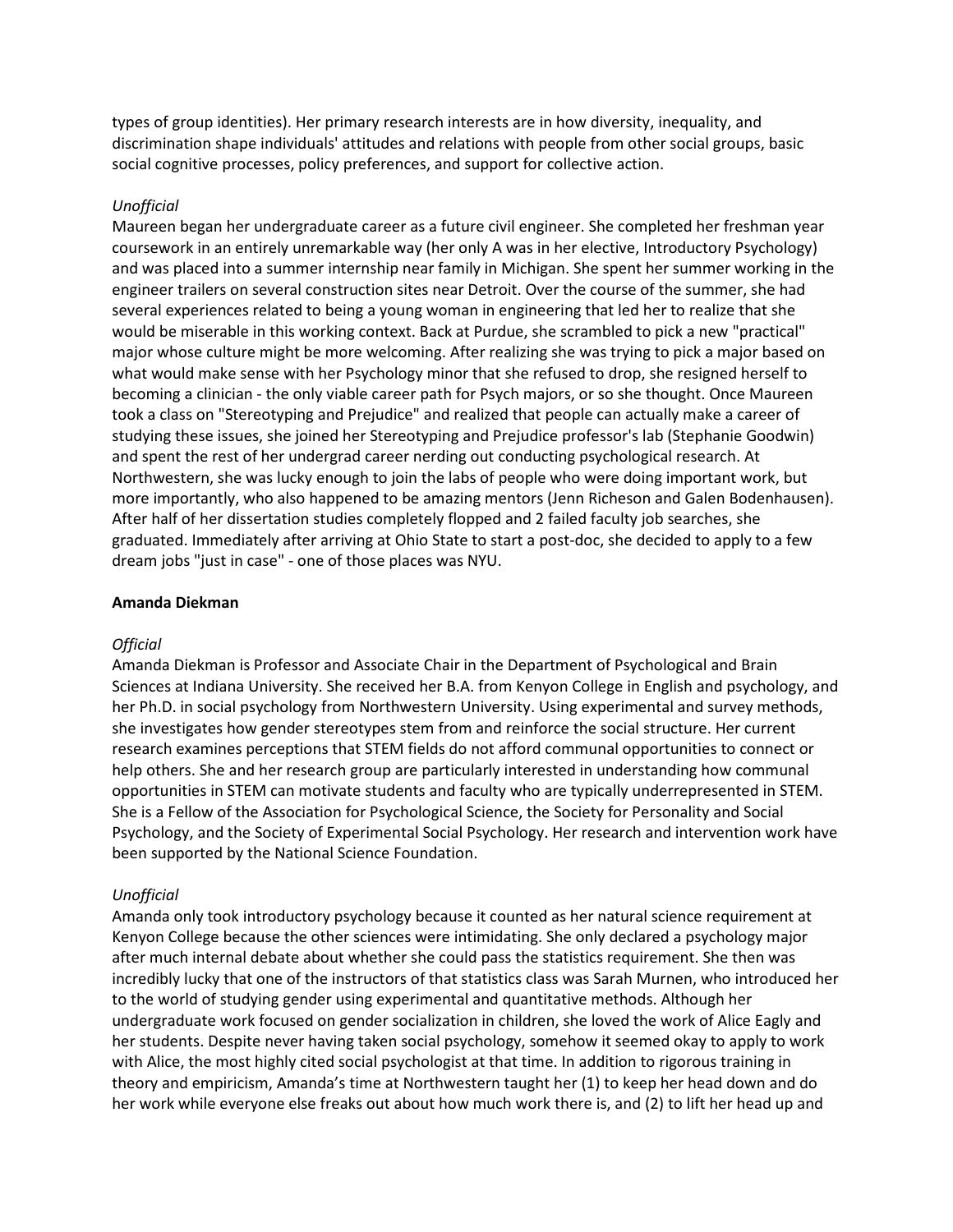go have fun with her friends and family. And for both work and fun, having Kurt Hugenberg at her side is essential. Her good fortune continues.

#### **Jenny Edwards**

## *Official*

Jenny Edwards is a criminologist and researcher specializing in issues related to bestiality and zoophilia. As a nationally recognized field expert, Edwards regularly consults on cases with law enforcement and provides expert witness testimony for legislators and adjudicators. As an educator, Edwards has developed materials for multiple criminal justice and human-animal interaction programs and provides specialized training for prosecutors, social workers, veterinarians, and law enforcement officers. Edwards has been honored for her work on high-profile bestiality cases and has authored numerous articles on animal cruelty investigation and prosecution. Her most recent publication in the Journal of the American Association of Psychiatry and Law shares results of an in-depth study of nearly 500 adjudicated cases of animal sex abuse in the United States.

### *Unofficial*

Jenny was a bright student in high school but did not immediately pursue a college degree. In her 20's she was accepted by IUPUI, a merger of extension education programs offered by Indiana and Purdue Universities, where she studied psychology, accounting, and law. Family and work commitments intercepted her early studies, but in her 30's Jenny was accepted by the University of Kentucky where she completed an undergraduate degree in Accounting and began work on a Master's in Business Administration. After a successful career with tech giants Xerox, IBM, and Microsoft, Jenny retired early and helped found a large animal shelter. Her work with physically and sexually abused animals led to her current focus on issues related to zoophilia and bestiality. Jenny is currently pursuing a doctorate in criminal justice.

#### **Susan Fiske**

### *Official*

Susan T. Fiske is Eugene Higgins Professor, Psychology and Public Affairs, Princeton University (Ph.D., Harvard University; honorary doctorates, Université Catholique de Louvain-la-Neuve, Belgium; Universiteit Leiden, Netherlands; Universität Basel, Switzerland; Universidad de Granada, Spain). She attended Harvard/Radcliffe College, majoring in Social Relations, where she met her graduate advisor and lifelong collaborator, Shelley Taylor. After her doctorate in social psychology, she worked at Carnegie-Mellon and the University of Massachusetts, Amherst, before moving to Princeton in 2000.

She investigates social cognition, especially cognitive stereotypes and emotional prejudices, at cultural, interpersonal, and neural levels. Author of about 400 articles and chapters, she is most known for work on social cognition, theories and research on how people think about each other: the continuum model of impression formation, the power-as-control theory, the ambivalent sexism theory, and the stereotype content model (SCM). Current work uses natural language analyses to explore spontaneous descriptions of others. Adversarial collaborations on research and adversarial alignments on theory are current projects to advance her science.

The U.S. Supreme Court cited her gender-bias testimony, and she testified before President Clinton's Race Initiative Advisory Board. These influenced her edited volume, Beyond Common Sense: Psychological Science in the Courtroom. Currently an editor of the Annual Review of Psychology, PNAS,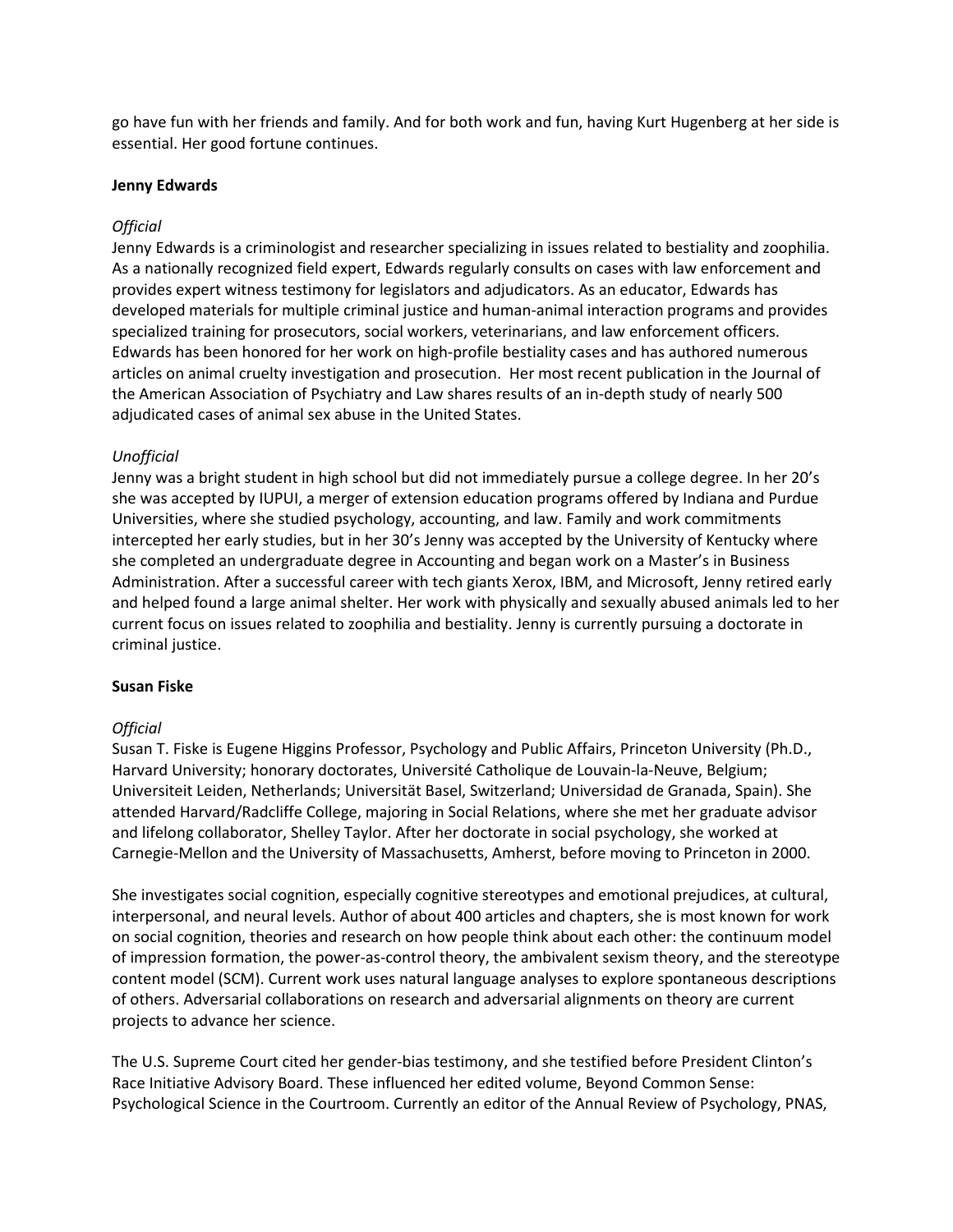Policy Insights from Behavioral and Brain Sciences, and Handbook of Social Psychology, she has written the upper-level texts Social Beings: Core Motives in Social Psychology (4/e) and Social Cognition: From Brains to Culture 6/e). She also co-wrote The Human Brand: How We Relate to People, Products, and Companies, which applies her models to how people perceive corporations. Her general-interest book, funded by a Guggenheim and the Russell Sage Foundation, is Envy Up and Scorn Down: How Status Divides Us.

She has been elected to the National Academy of Sciences, the American Academy of Arts and Sciences, and the American Philosophical Society. In 2020, she and Shelley Taylor shared the, Frontiers of Knowledge Award in Social Sciences, BBVA Foundation, Bilbao, Spain, for the 1984 publication of Social Cognition, all editions citation total 19,000. She has served as President of the Association for Psychological Science (APS), President of the Federation of Associations in Behavioral and Brain Sciences, as well as its FABBS Foundation, and President of the Society for Personality and Social Psychology. She has won Distinguished Scientific Contribution Awards from APA, SPSP, and SESP. Because it takes a village, her many graduate students and lab alumni conspired for her to win Princeton's Graduate Mentoring Award. She is grateful to be the only person so far to have won the three APS Awards: James (basic science), Cattell (applied science), and Mentoring.

### *Unofficial*

Susan Fiske had a totally alienating undergraduate experience at Harvard, where everyone else knew what they wanted to do and had very sharp elbows. She avoided meeting anyone important, hung out with an inappropriate crowd, left for a year's travel, nearly dropped out, and got credit for a lot of dubious independent reading courses. After managing to graduate, despite an utterly useless senior thesis, she realized she had taken very few classes and stayed for her PhD, which she finished as quickly as possible. She found role models in three assistant professors, who worked hard and played hard; that seemed like a good life, so she went on the job market, and after being too nervous to relax at several famous universities, she had a choice between living in Newark or Pittsburgh. At Carnegie-Mellon, she inadvertently offended everyone and after 7 years, failed to be recommended for tenure. She considered changing careers but realized she didn't know how do anything else. She got back in the saddle, held up her head, and finally found her niche and her man, working with wonderful, smart, empathetic colleagues at UMass, where she had her most creative ideas for 14 years. But the erratic state budget prevented building a stable program. And a divorce drove her out of town. Fortunately, Princeton had a job interview that wasn't an interview, and this time they hired her. When she retires, she will have been 21 years at Princeton, showing that life has meaning (or at least, comes in units of 7).

#### **Sarah Gaither**

#### *Official*

Dr. Sarah Gaither is an Assistant Professor in the Department of Psychology & Neuroscience, and a faculty affiliate for the Samuel DuBois Cook Center on Social Equity, the Center on Health and Society, and Population Research Institute at Duke University. Prior to starting at Duke, she was a Provost's Postdoctoral Scholar in the Psychology Department and Fellow at the Center for the Study of Race, Politics and Culture at the University of Chicago after earning her Ph.D. and M.S. in Social Psychology from Tufts University and her B.A. in Social Welfare from U.C Berkeley.

Her research focuses broadly on how a person's social identities and experiences across the lifespan motivate their social perceptions and behaviors in diverse settings. More specifically, she studies how contact with diverse others shapes social interactions, how having multiple racial or multiple social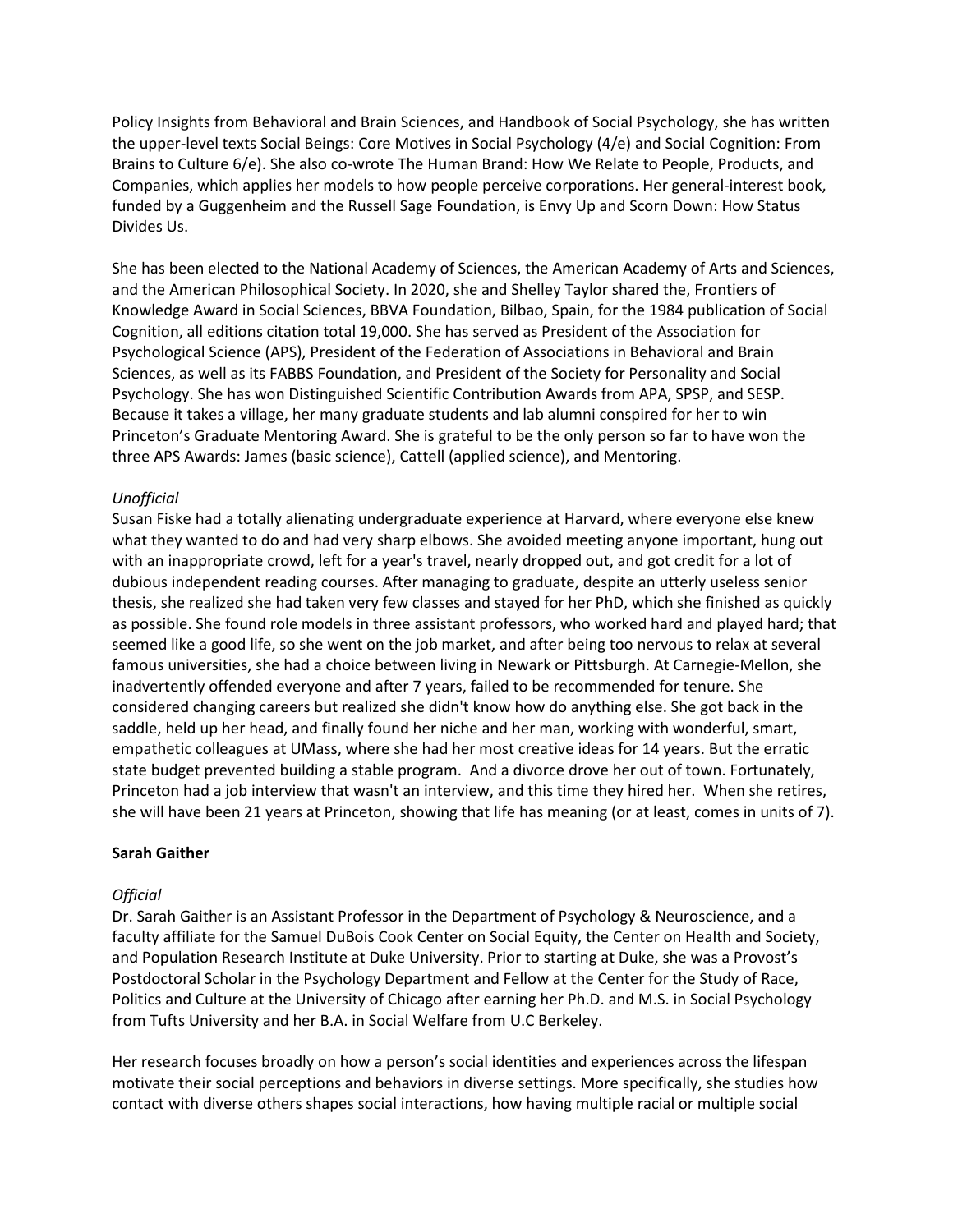identities affects different types of social behavior and categorizations of others, and what contexts shape the development of racial perceptions and biases from childhood through adulthood. Growing up as a biracial Black/White woman has fueled her research path. Dr. Gaither has become a leader in the field of multiple identity and multiracial research with her work being published in over 40 peerreviewed journal articles and by her recent designation as both a Rising Star from the Association of Psychological Science and becoming a Society for Experimental Social Psychology Fellow. Her research has been funded by the National Science Foundation, The Ford Foundation, The Russell Sage Foundation, The Charles Lafitte Foundation, and The Spencer Foundation. Dr. Gaither has also garnered media attention including The New York Times, New York Magazine, AP, People, BBC, and NPR.

### *Unofficial*

Sarah grew up in Sacramento, CA and attended the same private school kindergarten all the way through high school where she had a graduating class of a whopping 35 students. From concert and jazz band (a trombone player for any other brass instrument lovers out there!) to being the layout editor for the school paper and playing three varsity sports high school was busy, but her experiences being biracial (she has a White mom and a Black dad) but looking White really shaped her perceptions of race and her own identity. Transitioning to a campus of 30,000 students at U.C. Berkeley as a freshman was a big shift for her in a lot ways. In order to find smaller communities she joined a sorority (later becoming social chair of course!) and the rally committee where she learned about her true love for college sports. Football game days were some of her favorite memories, so much so, that later in life she and her husband were actually the third couple ever to be married at Cal's football stadium! The marching band came, Oski the mascot was the ring "bearer" (Oski is a bear, get it?), and there was an all-wedding group shot on the 50 yard line of the football field! But Sarah was actually a social welfare major at Cal with a psychology concentration and never even took social psychology until she was a TA for it during her social psychology PhD program at Tufts. Her favorite psychology course as an undergraduate was a psychology of dreams course where you got to keep a dream journal and analyze your dreams each night. Not sure at all about what she wanted to do, but knowing she loved babies and kids, she took a full-time lab manager position in an infant cognition lab at UCLA for two years. It was there that she learned through a literature review that the biracial demographic--her demographic--had not been studied much in psychology. So she ran the first infant study with three-month-old biracial babies and was hooked from that moment! She found the motivation that she needed to take the GRE (three times since she is horrible at test taking and even tried hypnotherapy!) and to apply to PhD programs in both developmental and social psychology. It was never her plan to become a professor, let alone to get a PhD. But after grad school and a two-year postdoc, she gained a new identity with being a southerner at Duke in North Carolina. The big plus, is biscuits and grits now!

### **Jeffrey D. Green**

### *Official*

Jeffrey D. Green majored in psychology at Dartmouth College, and graduated Phi Beta Kappa. He got his Ph.D. at UNC Chapel Hill, working with Constantine Sedikides. His earlier research focused on the self and memory, and close relationship processes, particularly attachment theory. His first five publications (in grad school) were all in JPSP or PSPB. His first professor job was at a start-up university in southern CA: he was hired straight out of graduate school with tenure (title: Professor of Psychology!) one year before any students arrived. Five years later, he relocated to Virginia Commonwealth University and joined a thriving but rather small social Ph.D. program. He has been there 15 years and considers the highlight of his career to be seeing his graduate students finish and land good jobs. His research areas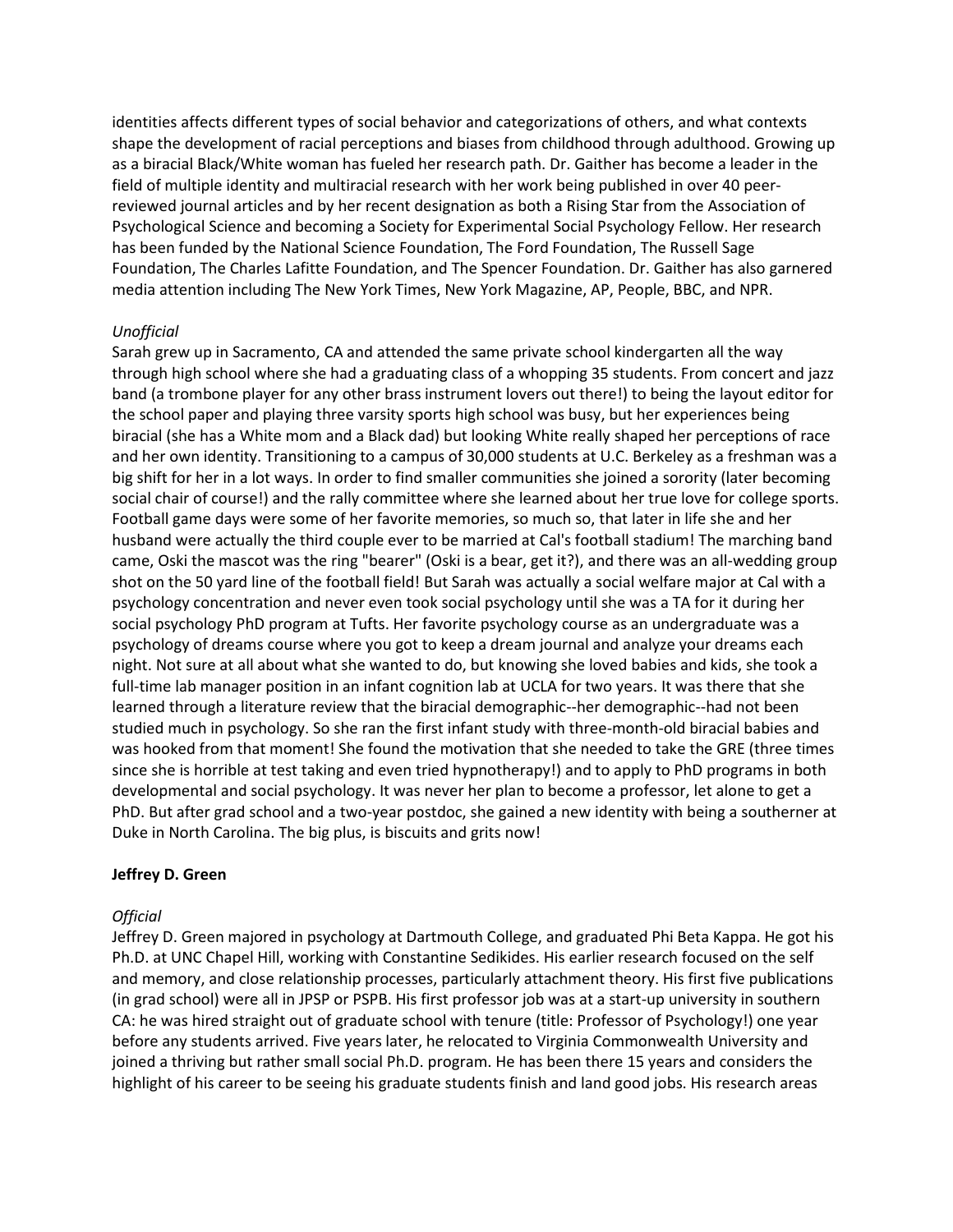have included meaning in life and virtuous behavior, close relationships, and affective states, particularly self-conscious emotions such as nostalgia.

#### *Unofficial*

Few people have heard of Jeff Green, either officially or unofficially, but that's one reason why he chose to write about himself in the third person: for a variety of such bios by social psychologists (not just the super famous). Jeff studies memory biases and the self, which may be the true source of the following stories. Jeff's favorite author growing up was Mark Twain, and he was struck by the genius of Tom Sawyer getting his friends to white wash his fence for him…and pay him for the privilege (with a dead cat and other treasures)! (Yet Jeff has never published any social influence research.) Jeff was rather shy but observant as a kid, and isn't sure why he was drawn to a high school psychology course when his peers took Greek and Roman history. But his interest in science was redirected to psychology, and he majored in psychology at Dartmouth. Though he got good grades, he didn't get involved with a lab or do research, and didn't consider psychology as a career for a while. After five years of jobs with limited career options (watching people sleep at a hospital, counting cars), his interest in psychology was rekindled when he was living in Japan and learned that several "universal" psychological principles, such as self-promotion, were far from universal. He had no idea what he was doing when he applied to four grad schools and somehow was accepted by one. Then he was somehow assigned to a legendary scholar and astonishingly nice guy Constantine Sedikides. After squeezing four years of graduate school into seven years, he accepted an offer from a start-up university funded by a Buddhist organization because it was in southern California and he would hired as a full professor with tenure. (But handing out "Professor of Psychology" business cards did not make up for the fact that the first year was 40 hours of faculty meetings per week—the biggest nightmare of many academics.) He should have known it wouldn't be that simple, but at least some possibly illegal behavior by a dean helped inspire future research on "third party forgiveness." Five years later, after having an inverted career already (massive amounts of service and leadership positions and teaching mostly interdisciplinary classes), he joined VCU and started mentoring Ph.D. students. He made so many mistakes mentoring them, and often didn't learn from his mistakes. For example, he tried to dissuade one student from studying the slippery construct of meaning in life. The student wisely ignored him, and now has dozens of insightful papers on that subject (and more total pubs than his former advisor). Jeff is proud to say that he still collaborates with his old advisor, his graduate school classmates, and all of his former graduate students.

### **Jeff Greenberg**

### *Official*

I am Regents Professor of Psychology and a College of Science Fellow at the University of Arizona. I majored in psychology at the University of Pennsylvania, and soon after starting a Master's program in social psychology at Southern Methodist University, knew this was the field that would allow me to study and teach the topics I was interest in. After receiving my M.A., I completed my Ph.D. at University of Kansas in 1982, under the mentorship of Jack Brehm. I have since received numerous research and teaching awards, including an Outstanding Lifetime Career Award from the International Society for Self and Identity. My research has been funded by numerous grants from NSF, NIH, and The Templeton Foundation. My work has contributed to understanding self-serving biases, how motivation affects cognition, the effects of ethnic slurs, the role of self-awareness in depression, cognitive dissonance, existential isolation, and how concerns about death contribute to prejudice, self-esteem striving, and many other aspects of social behavior. I co-created terror management theory and helped found the International Society for the Science of Existential Psychology. I have co-authored or co-edited seven books, including the textbook Social Psychology, The Science of Everyday Life, the edited volume, The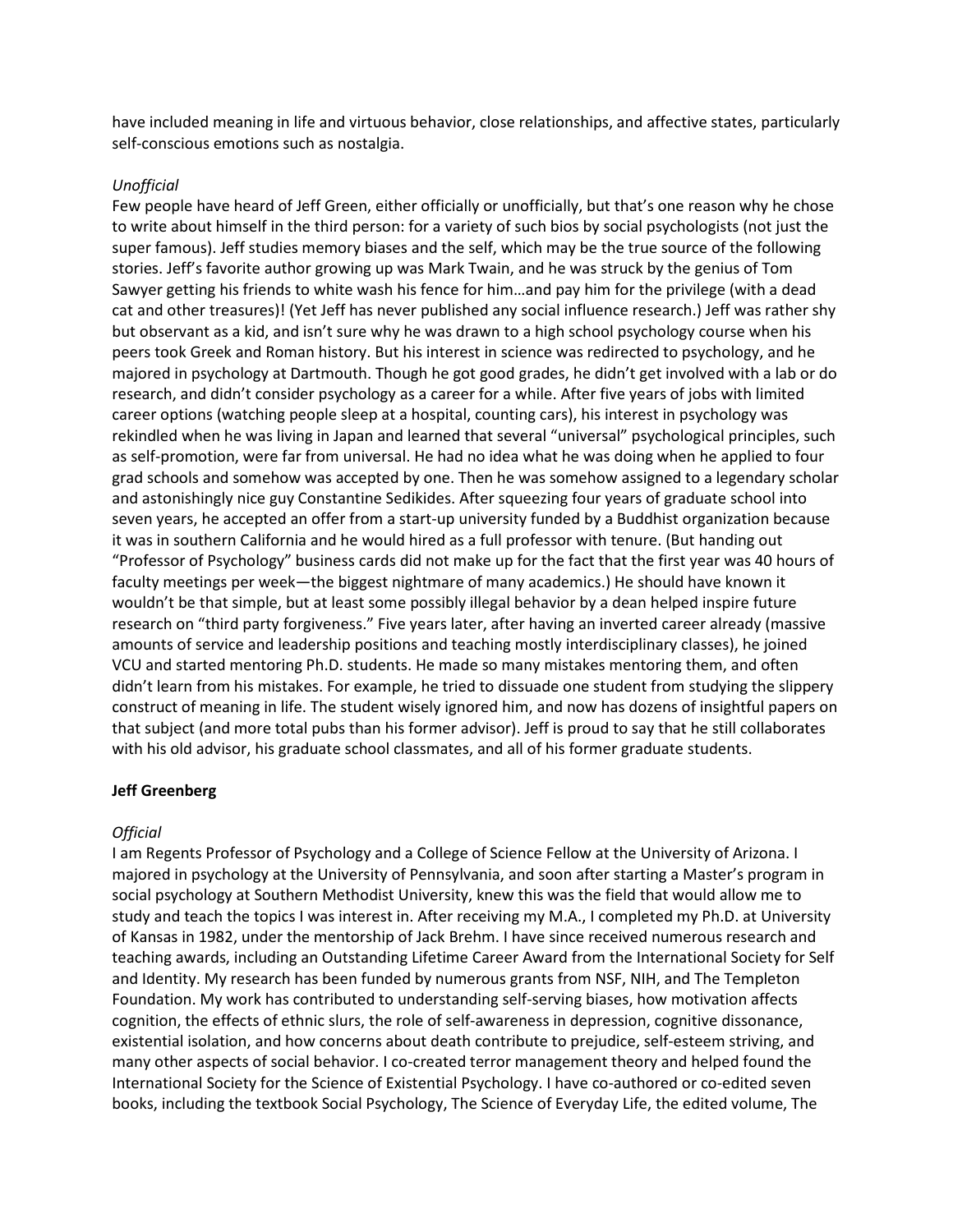Handbook of Experimental Existential Psychology, and the trade book, The Worm at the Core: Understanding the Role of Death in Life.

## *Unofficial*

The seeds of my interest in social psychology were sown way back when I was a small child in a Jewish family living in a largely Italian working class neighborhood in the South Bronx. My dad Murray, who quit school in eighth grade and fought in WWII, worked construction helping to put pipes in new buildings in Manhattan. My mom Edie, who left Austria at age 11 along with her parents to escape the Nazis, completed high school and worked as a secretary in Macy's. Their raison d'etre always seemed to be that my sister and I were going to get an education and have a better and easier life than they did.

I felt back then, as I largely still do, like an outsider, an observer of ongoing social life. My best friends in grade school were two African American kids; we had something special in common, we were all named "Jeff." Not coincidentally, it was then that I first noticed two basic propensities in people. First they tended to react negatively to others who seemed different in appearance or belief. Second, everybody seemed to always think they were right and better than everyone else. But only I was correct about that of course. Over a decade later, I majored in psych at Penn, hoping to learn more about these propensities for prejudice and egotism.

End of my junior year, my dad was laid off for months and his first day back at work died of a massive heart attack. That was shocking blow that cemented my belief that life is unfair and absurd. My Rabbi told me "time heals all wounds." Perhaps, but not without leaving a massive scar. But I knew my dad would want me to continue and try to make the best life I could for myself and my family. My last semester I finally found a course in psychology that focused on prejudice and egotism, social psychology. I knew I didn't want to work a 9 to 5, but it was too late to apply to Ph.D. programs (and my GPA wasn't too great at that point anyway), so I applied to a few Masters programs with late deadlines, and ones that didn't require letters of rec. I was shy and didn't know any of my profs, and didn't feel comfortable asking for any. In July, a professor Rob Folger from SMU called me, and asked me about the letters. I explained. They liked my math GRE and offered me an assistantship to help the other grad students with stats. I didn't even know I could get support! It was kind of freaky moving from the northeast to Dallas, but once I got there and started talking with the profs, I realized I loved designing studies and this was the field for me.

Once I got my Masters, I enrolled at University of Kansas, where I was fortunate to meet long-time collaborators Tom Pyszczynski and Sheldon Solomon, and was mentored by the great Jack Brehm. My first year on the job market I sent out 60 apps and got 60 rejections. I finally got a one-year position at Iowa State because a former postdoc at KU was on the faculty, and a job opened up in August. Then I finally got a tenure-track offer the next spring from the University of Arizona, to be their only social psychologist at the time. Have spent my career there ever since, trying my best to understand, study, and teach about the underpinnings of prejudice and self-esteem. The most gratifying aspects of my career have been mentoring and forming lifelong friendships with students over the years.

### **Judith A. Hall**

# *Official*

Judith A. Hall is University Distinguished Professor of Psychology, Emerita, at Northeastern University. She is a social psychologist with diverse interests in nonverbal communication, the measurement and consequences of interpersonal judgment accuracy, and interactions in medical care. Dr. Hall received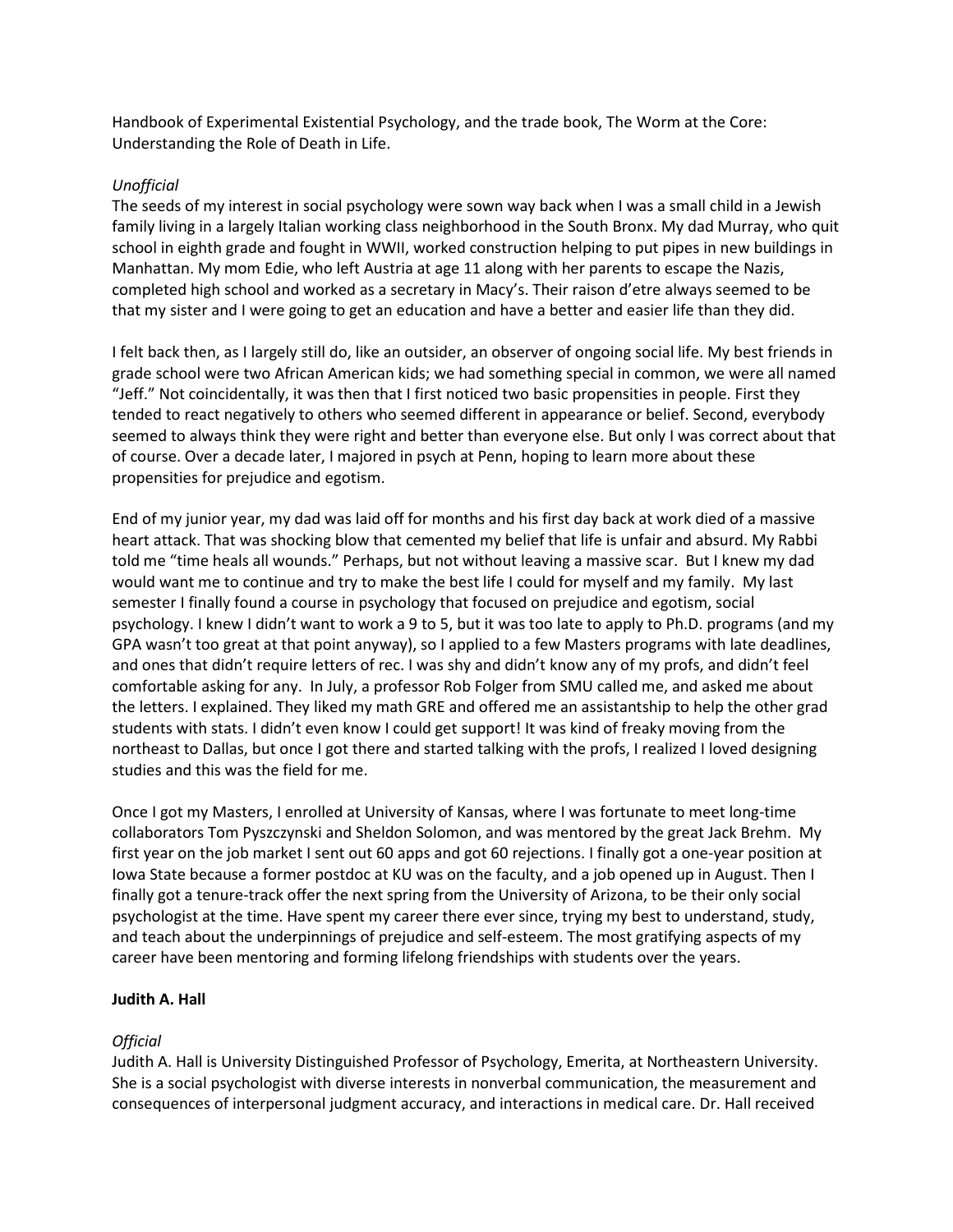her BA and PhD from Harvard University and was on the faculty of Johns University before joining the Psychology Department at Northeastern in 1986. She has published over 250 articles, chapters, and books in social psychology and in medical care, and earned the SPSP Career Contribution Award in 2017. She is a Fellow in multiple organizations, including three divisions of APA (8, 35, and 38).

### *Unofficial*

I spent my high school years in an elite girls' private school, which produced long-lasting damage to my self-confidence. Then I went to Harvard at age 16 (skipping 12th grade), which sounds great but I was lackluster, unmotivated, and didn't learn much. Harvard was quite neglectful of students then, especially women. Furthermore, being in a place like that is damaging to many students' self-confidence (this is widely documented and is not just my personal experience). But, luck intervened and after five years of working in uninteresting research assistant jobs after graduation, I literally fell into the employment of Prof. Robert Rosenthal at Harvard because his outgoing research assistant (who happened to be my brother) was desperate to find a replacement. I had not even majored in psychology and had no relevant skills, yet he took me on. If it hadn't been for his persistent faith in me, I would have drifted off into intellectual oblivion. After working for him for three years, I joined their doctoral program with an NSF Graduate Fellowship (both of which are still a mystery, but surely due to having a famous recommender), where he was my advisor. After graduation, I went to Johns Hopkins as an assistant professor, where I was only the second woman they had ever had on their faculty. Someone told me much later that they liked me because I wore a skirt to the interview instead of pants. They didn't admire social psychology and it was a very male environment, so I quit that job (just as they were starting promotion plans) to find my way back in Boston, my hometown and where my partner still was. There I had several years of a postdoc and then soft-money research employment in the Harvard School of Public Health, which was alienating but nevertheless cemented my credentials and network in the health field. I thought my career in psychology was dead, but finally I got a real job, at Northeasternwhere I was very happy and felt both useful and appreciated. Throughout all of this, the low selfconfidence remained (as my intimate friends can attest), yet somehow I had the grit to keep marching forward. I love research and writing, and those activities sustained me. I guess I am very successful at this point, and finally feel like I know a few things (I believe they use the word "wisdom" for an older academic). I cherish my connections to former students and my collaborators around the world, and hope to remain productive for a long time to come. What is the take-home message? Keep marching ahead, as long as there is something in your work life that brings joy and self-respect. Build your respect in the eyes of others. And be a role model as much as you can. Finally, in case you think you can't be a successful academic and also have a full family life, I have a great spouse of 41 years (same person I mentioned above), and we have three grown children. I keep pictures of my children plastered in my office, just so that all visitors know that having a family and a consuming career are perfectly compatible. In fact, the family gives you mental health balance (and it makes you really efficient when you do your work!).

#### **Kurt Hugenberg**

#### *Official*

Kurt Hugenberg earned his bachelor's degree in psychology and German from Transylvania University in Lexington, KY in 1998. He subsequently attended graduate school at Northwestern University, studying with Galen Bodenhausen, and earned his PhD in social psychology in 2003. From 2003-2018, Kurt was on faculty in the Department of Psychology at Miami University in southern Ohio, and since 2018 has been a Professor of Psychological and Brain Sciences at Indiana University. His research focuses primarily on the interface between stereotyping, intergroup relations, and face perception. More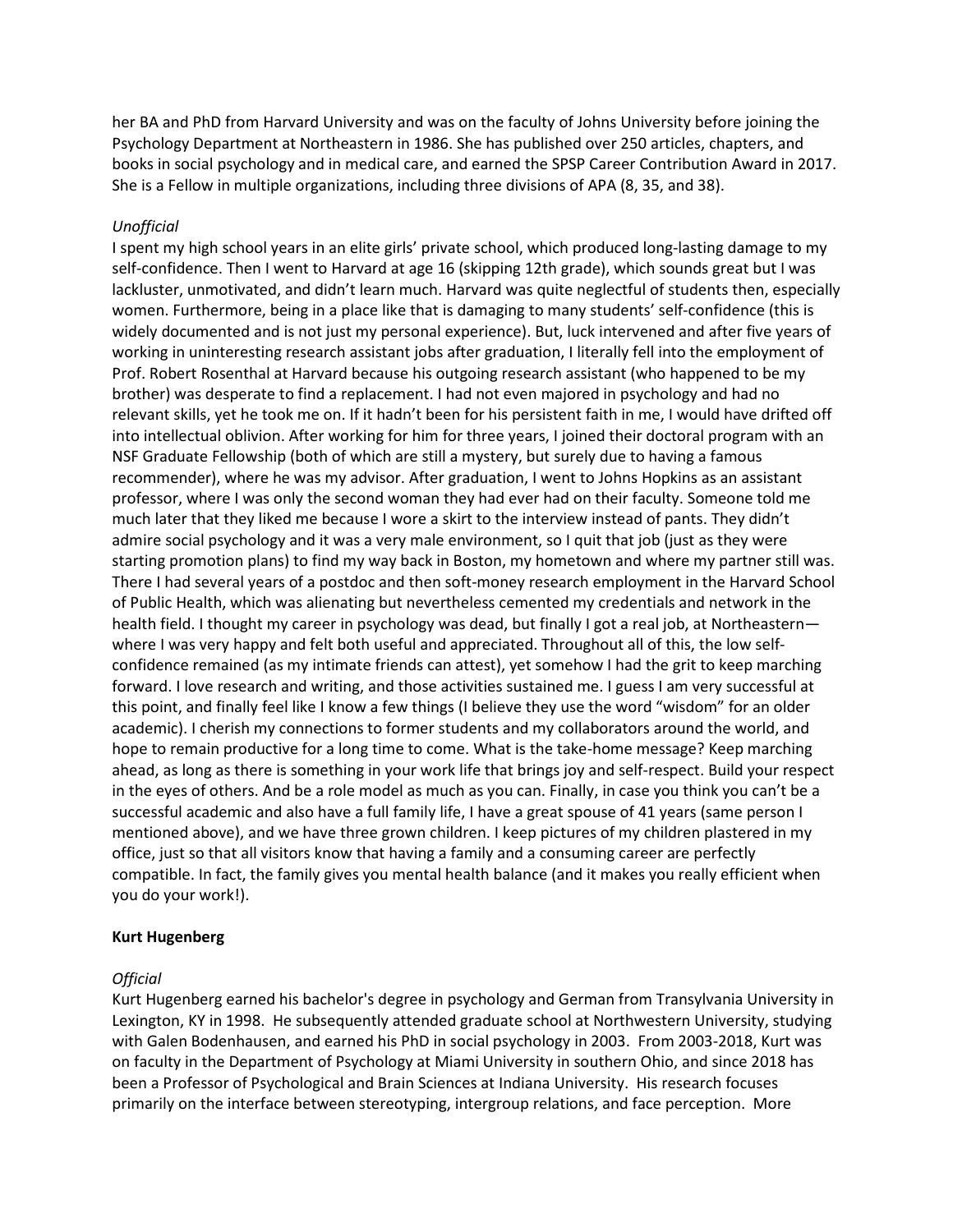recently, his research has also included how dehumanizing inferences about others can be the cause of and product of distortions in perceptions of others' faces and bodies. Kurt has received multiple awards for his research and teaching, including the SAGE Young Scholars Award, the Gordon Allport Intergroup Relations Prize, and the Theoretical Innovation Prize.

#### *Unofficial*

Kurt Hugenberg grew up in northern Kentucky, and went to graduate school really having no idea what research was or what he was getting himself into. He mostly wanted to stay in school forever. After experiencing graduate school, however, Kurt strongly considered dropping out multiple times because everyone around him seemed much more capable and better prepared than he was. Fortunately, by Kurt's 4th year in graduate school, he finally caught on to how to be a good student. But, Kurt's slow start in graduate school meant that he was not competitive for any academic jobs out of graduate school. He got a position as a visiting assistant professor because he was the trailing spouse behind his wonderful and capable wife, Dr. Amanda Diekman. After a couple of stressful years (and cajoling and pleading), Kurt was put on the tenure track at Miami University, finally getting the hang of academia after a couple of years. Kurt was fortunate to work with incredibly bright and motivated students during this time, who constantly drew him (and continue to draw him) to new ideas that he'd never had thought before. Kurt has subsequently trailed his wife to a new position at IU, speaking to the professional power of marrying well. Although Kurt has had some success in recent years publishing manuscripts and getting grants, he is currently on a streak of 10 rejected submissions in a row, the longest in his career. Even after all these years, Kurt still finds each rejection hard to take. And yet, no matter how much social psychology matters to him (and it does), spending time with his family and friends is far more rewarding than any paper.

#### **Tiffany Ito**

#### *Official*

Tiffany Ito earned her undergraduate degree in psychology from UCLA and her PhD from University of Southern California. She then completed a post-doctoral fellowship at the Ohio State University before becoming an assistant professor at the University of Colorado Boulder, where she is now a full professor. Her research integrates social psychological and neuroscience perspectives to better understand stereotyping, prejudice, face perception, disparities in STEM education, and adolescent substance use.

#### *Unofficial*

Tiffany tested out a few undergraduate majors (biochemistry, kinesiology) before realizing she should major in the topic whose classes interested her the most. Continuing to learn even more in grad school was appealing, but she had no idea how to narrow down to a single area of psychology. Everything finally came together in a senior-level social psych research methods class which showed how complex topics with clear social significance could be studied in the lab. Her next stroke of luck was ending up in a grad program with a social psych lab using physiological measures. This allowed her to marry earlier interests in physiological psych (what we'd call behavioral neuroscience today) with research on humans. But while she found a research direction, grad school was not exactly great for her vita. Too many complicated studies resulted in lots of ambiguous results. To this day, she has 0 first-author empirical papers associated her graduate training. This lack of publications was especially bad because there was a dream job the year she finished grad school, but she simply was not competitive for the job market at that time. Her post-doc was fortunately much more productive. That extra time also allowed the field to catch up a bit; the neuroscience part of her research that might have been viewed as a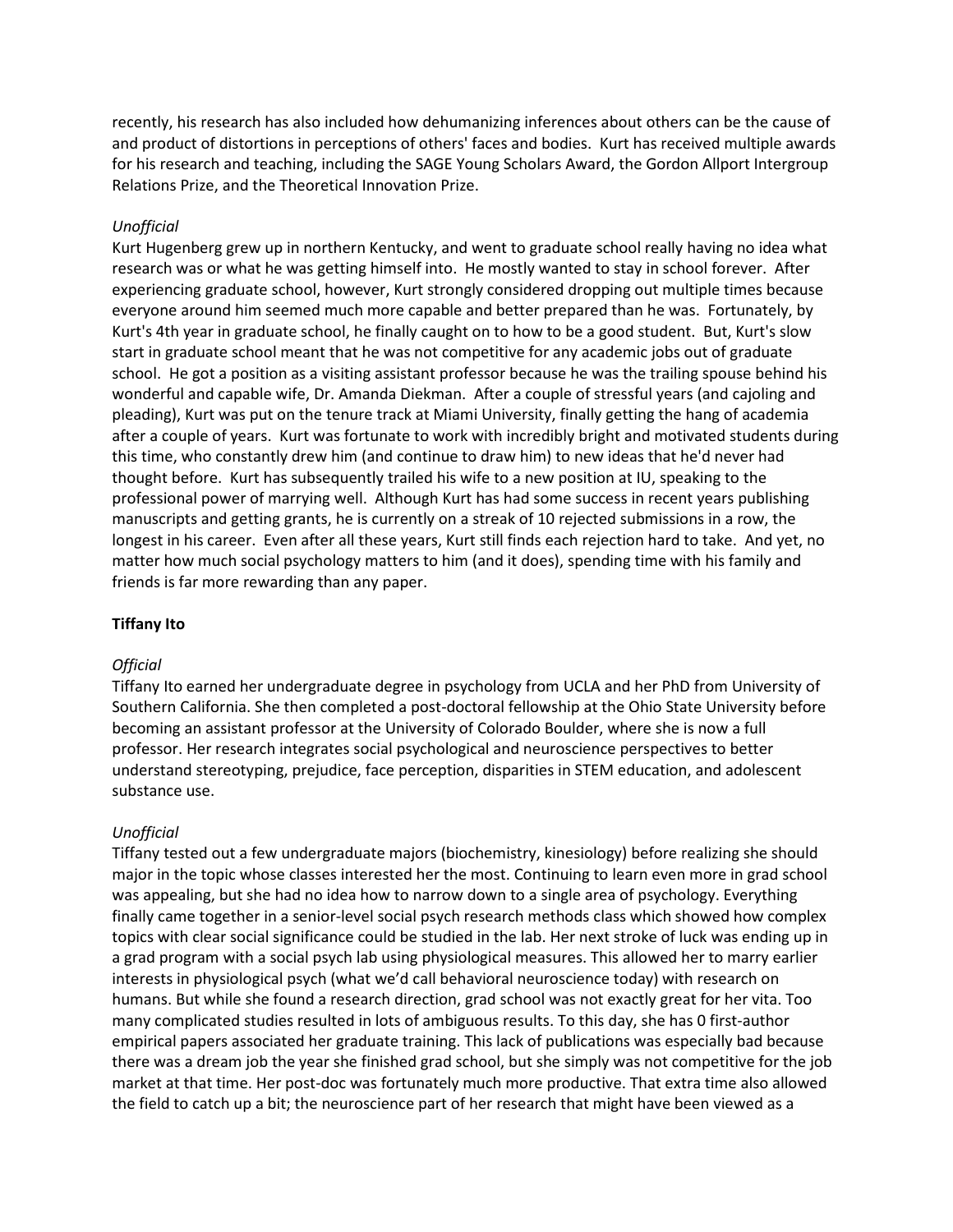liability just a few years before was now viewed more favorably. Not only that, but the school with the dream job 3 years earlier – CU Boulder -- had another opening that year and she's been there ever since.

#### **Benjamin Karney**

#### *Official*

Benjamin Karney is a Professor of Social Psychology at the University of California, Los Angeles, and an adjunct behavioral scientist at the RAND Corporation. His research examines intimate relationships, especially marriage, and focuses on how relationship processes and interactions are facilitated or constrained by the contexts in which they take place. Currently, he leads the Los Angeles Project on Newlywed Development (LAPOND), a longitudinal study of low-income couples, and co-directs (with Thomas Bradbury) the UCLA Marriage and Close Relationships Lab. He has also consulted on the Strengthening Healthy Marriage project, a national experimental study of marital interventions for lowincome populations, sponsored by the Administration on Children and Families. An award-winning teacher and scholar, Dr. Karney was recognized as Teacher of the Year at the University of Florida and as a Distinguished Teacher in the UCLA Department of Psychology. A recipient of the Early Career Achievement Award from the International Association for Relationship Research, Dr. Karney has been awarded a series of multimillion-dollar federal research grants from the National Institutes of Health, has expertise in the unique challenges faced by military families, and serves on the editorial boards of leading scientific journals in psychology and sociology. He has twice been the recipient of the National Council on Family Relation's Reuben Hill Research and Theory Award for outstanding contributions to family science.

#### *Unofficial*

When he arrived to graduate school in social psychology in 1990, Benjamin Karney had no idea what he was going to study. He drifted between labs, took classes that he had already been told would not matter, and tried to adjust to the fact that most of his cohort seemed to be very much smarter and better trained than he was. About half way through the year, Dr. Anne Peplau, a faculty member in social that he had not met during his interview, sent him a note asking for a meeting. At that meeting, she asked Ben what he was working on. He mumbled something in response. Then she asked: "What would you ideally want to be working on? What do you want to spend the rest of your life working on?" He had no idea. So she sent him away to figure it out. Ben realized that he had never really considered these questions before, but when faced with them, he realized that he spent most of his free time thinking about intimate relationships, so he might as well get paid for it. Also, Dr. Peplau herself did some work in that area, and she seemed to be taking an interest. So a week later, he returned to her office with his answer, and she quickly replied: "Great! But you would not want to work with me, I've got too many other things going on. There is a new Assistant Professor in Clinical Psychology I could introduce you to: Tom Bradbury. He's studying newlywed couples, videotaping their interactions, and following them over years of time to see what happens to their relationships. Does that sound interesting?" It did. It still does.

#### **Kathryn Klement**

#### *Official*

Kathryn double-majored in psychology and political science and following graduation, went to law school. After determining law school wasn't the right fit, they earned their MA in psychology, then went on to get their PhD in social psychology at Northern Illinois University. While in their PhD program, Kathryn was part of a lab studying BDSM. In this lab, they managed data collections in field studies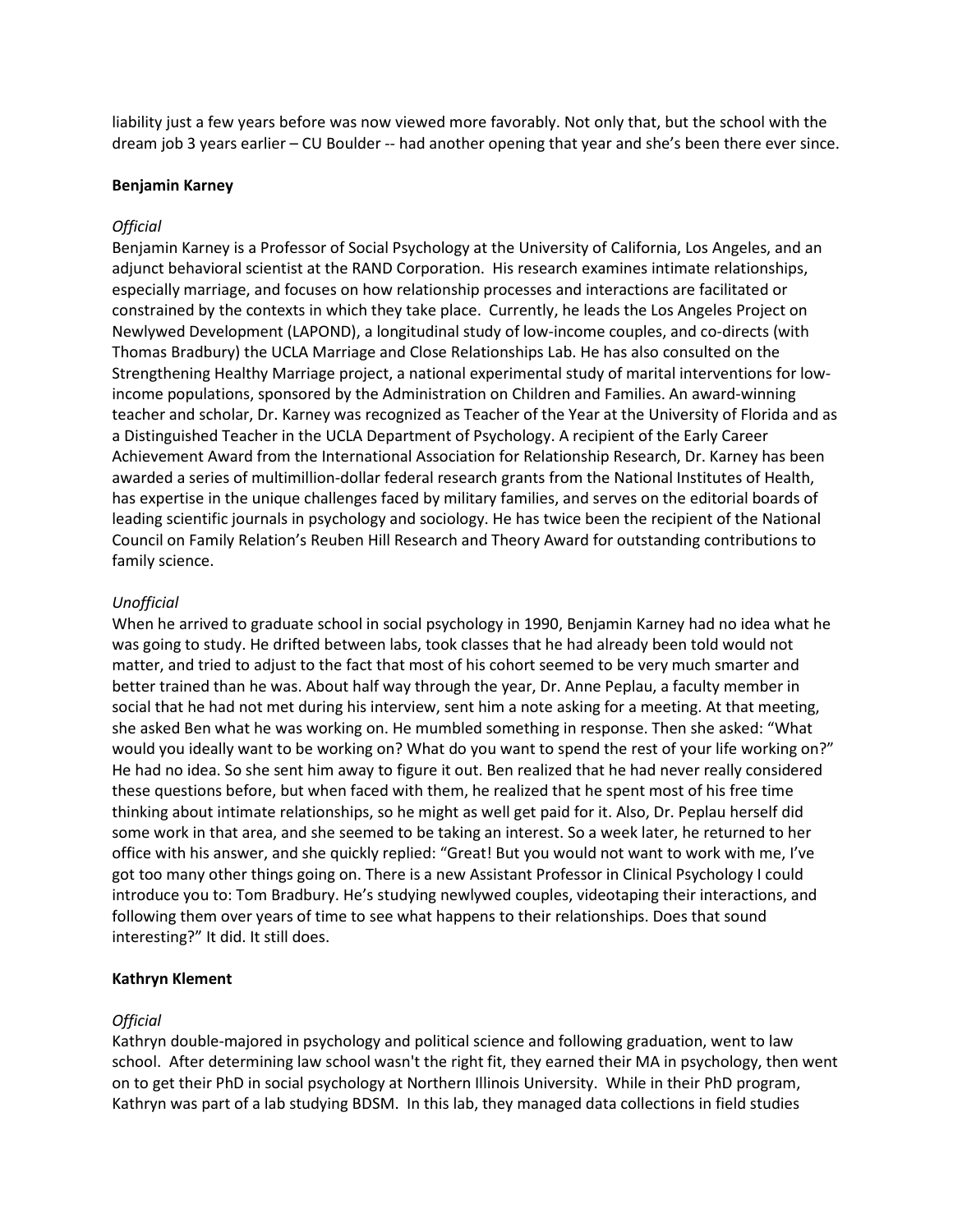across the U.S. and traveled to give several presentations about the studies' findings. By the time they graduated from NIU, Kathryn had published 7 articles (3 as first author). They won a graduate student paper award at MPA and a student research grant from SSSS. After receiving their doctorate, they got a job as assistant professor of psychology at Bemidji State University, where they currently teach gender and sexuality courses.

## *Unofficial*

After high school in northern Ohio, Kathryn applied to one undergraduate school that they knew they'd get accepted to, and which their older sister already attended, Concordia University Chicago. While interested in graduate school for both psychology and law, they applied to law schools because everyone told them they'd be a good lawyer. Kathryn was accepted to one law school, John Marshall Law school, though only attended one and a half semesters after dropping out due to depression and being on academic probation. While working 3 jobs to make rent, Kathryn decided to go to grad school for their PhD. They were rejected by all 10 schools they applied to the first year, so decided to start MA coursework at their undergraduate school to demonstrate their ability to succeed at that level. The next year, they were only accepted to one program out of 11, and took the position in Brad Sagarin's lab, exploring BDSM. They were lucky to have Brad as an advisor and mentor and he was generous with authorship and ownership of projects, encouraging them in their independent research interests as well, which lead to a few eventual publications. The first year on the job market, Kathryn received a few phone interview requests and two campus visits, but only one offer for a fixed-term position at Bemidji State University, which they accepted. The second year on the market, they received only one campus visit offer, with a few more phone interview requests, but only one offer, to extend their fixed-term position at BSU for another year. The third year Kathryn was on the market, they received more phone interview and campus visit requests, likely due to their wealth of training in online teaching design and delivery (which they'd gotten the opportunity to take at BSU). They ultimately accepted a tenure-track position at BSU, and currently teach courses primarly focused on gender and sexuality.

### **Kevin Lanning**

### *Official*

Kevin Lanning is a professor of psychology and data science at the Wilkes Honors College, a freestanding public liberal arts college within Florida Atlantic University, whose recent work investigates personality and natural language (Nature: Human Behavior) and the network structure of scholarly communities (Collabra). Lanning is an editor, curriculum developer, and teacher of psychology, statistics, behavioral economics, and data science.

### *Unofficial*

Were he not a straight white male, Kevin Lanning probably never would have made it where he is today – a professor of psychology at a small public liberal arts college in South Florida. Lanning was an awkward first-generation college student from a dysfunctional family in Oakland, and he paid for his own education at a commuter school. Fortunately, that education cost \$12.50/quarter after scholarships, and that commuter school was UC Berkeley, which nurtured his talents and gave him the benefit of the doubt at nearly ever turn. The good fortune and privilege of those Berkeley years has continued for a lifetime, particularly in his personal life. Still, Lanning occasionally he wakes up at night in doubt, wondering if he deserves all that he has been given.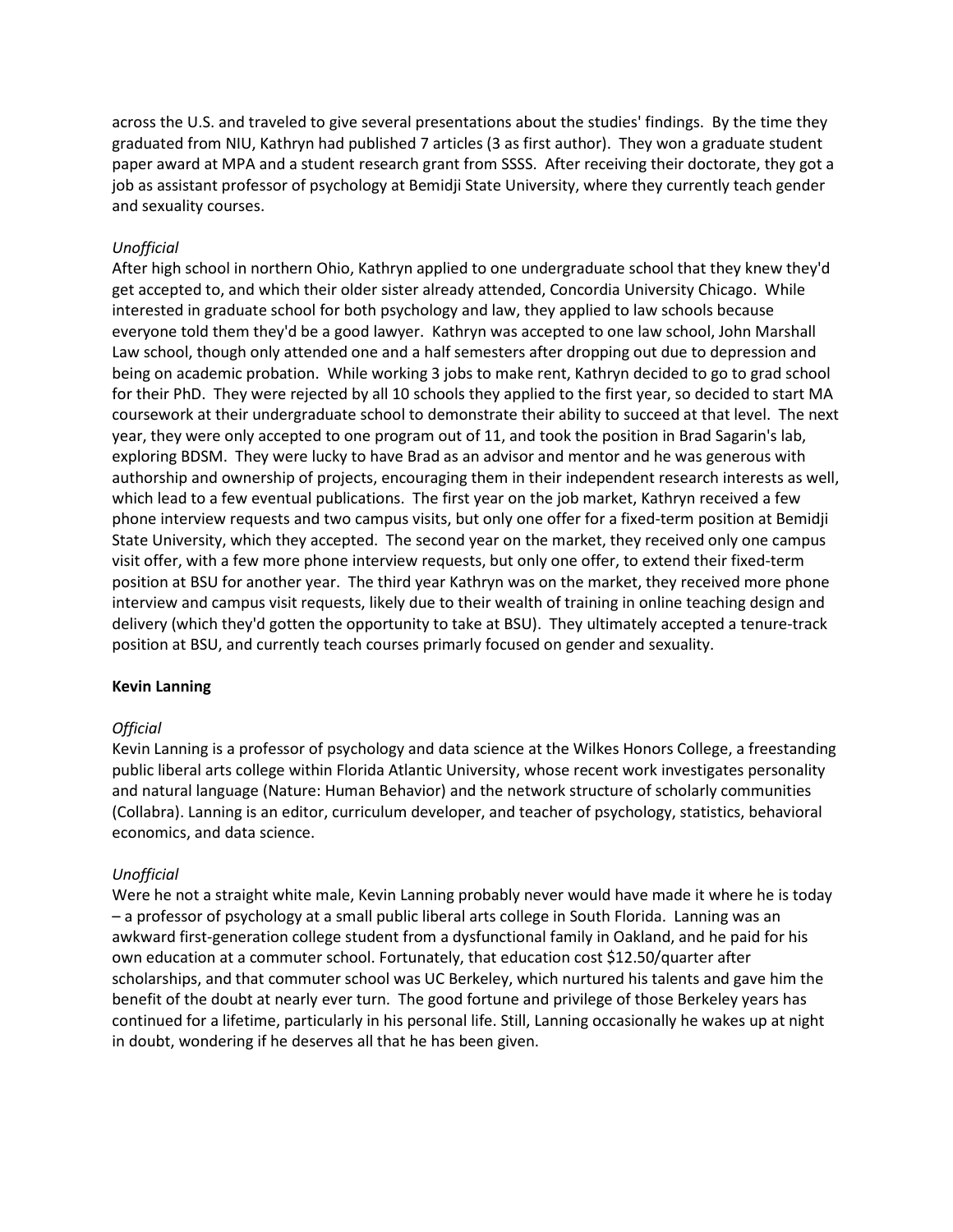### **Kristen Lindquist**

### *Official*

Kristen Lindquist is an Associate Professor in the Department of Psychology and Neuroscience at the University of North Carolina, Chapel Hill and the director of the Carolina Affective Science Lab. She is a member of the Social Psychology program and is affiliated with the Biomedical Research Imaging Center and the Neurobiology Curriculum in the School of Medicine.

Kristen received her B.A. in Psychology and English from Boston College in 2004. She did her Ph.D. in Psychology at Boston College from 2004-2010, during which she was supported by a National Science Foundation Graduate Research Fellowship. She was the recipient of a postdoctoral fellowship from the Harvard University Mind/Brain/Behavior Initiative in 2010 and was a postdoctoral fellow at Harvard Medical School/Massachusetts General Hospital and the Martinos Center for Biomedical Imaging from 2010 to 2012. She became an Assistant Professor at UNC Chapel Hill in 2012.

Her research is part of the field of affective science, a domain focused on understanding the psychological and neural basis of emotions, moods, and feelings and how these states contribute to all aspects of human life. She takes a psychological constructionist approach in her research, which means that she seeks to understand how the complex emotions that are experienced in daily life are composed of more basic psychological and neural parts. To address questions about the nature of emotion, her research employs tools from social psychology, cognitive psychology, psychophysiology, and neuroscience. Kristen was named a "Rising Star in Psychological Science" by the Association for Psychological Science and has been recognized for her teaching and mentorship. She is an Associate Editor at the Journal of Experimental Psychology: General and on the inaugural Associate Editor team of Affective Science. She is a consulting editor at Psychological Bulletin, Emotion, and Social Cognitive Affective Neuroscience. She was the program chair of the 2013-2015 SPSP Emotion Pre-conference and the 2018 Society for Affective Science and currently chairs the Emotion and Personality committee of the Association for Psychological Science conference. Her research is currently funded by the NSF and NIH.

Kristen Lindquist is an Associate Professor in the Department of Psychology and Neuroscience at the University of North Carolina, Chapel Hill and the director of the Carolina Affective Science Lab. She is a member of the Social Psychology program and is affiliated with the Biomedical Research Imaging Center and the Neurobiology Curriculum in the School of Medicine.

#### *Unofficial*

Kristen grew up in central Massachusetts and is the daughter of an engineer and physical education teacher. She went to a small regional high school and graduated in a class of 48 students. This inspired her to get out of central MA and she applied to only out of state colleges. She received a scholarship at the University of Rochester and enrolled because they had a well-regarded biomedical program (it was probably also relevant that her high school boyfriend went to school nearby). She had a difficult transition to college. She took upper-level biology classes and doubted that she was smart enough to do genetics when her male TA was dismissive of her. The sun didn't shine in Rochester after October 1. She was diagnosed with major depression by winter break and opted not to go back to Rochester her second semester freshman year. Instead, she lived with her parents and commuted 1.5 hours to Boston College every day to take classes as a visiting student (this scenario didn't really help the depression either). She officially transferred to Boston College the following semester and things got a lot better. At Boston College, she toyed with pursuing either English literature or Psychology and ended up doing both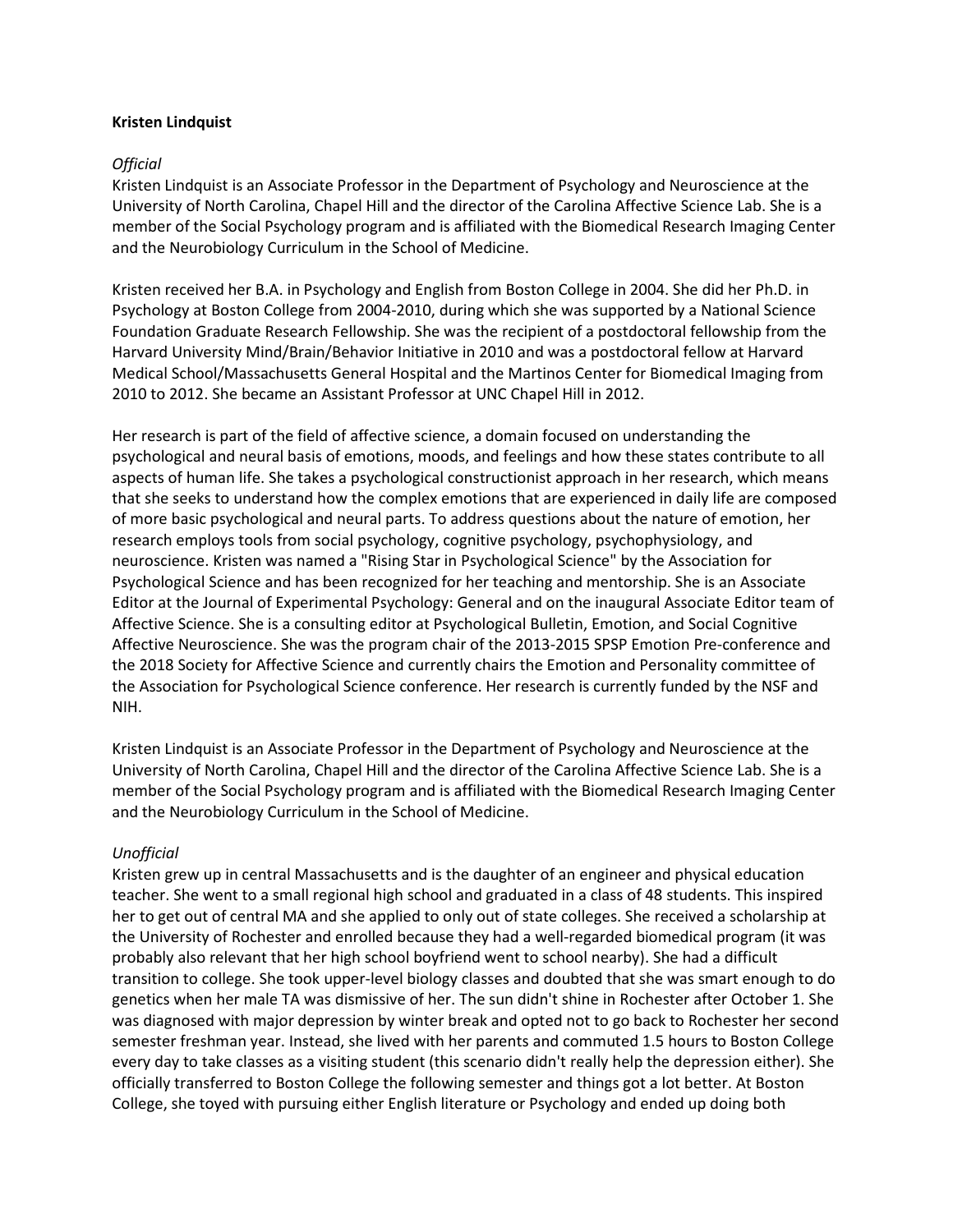because she couldn't decide. By junior year, she decided to pursue clinical psychology. She sought out research positions in labs and stumbled on a lab studying emotion directed by Lisa Feldman Barrett. She thought studying emotions seemed kind of silly, but figured it was relevant enough to being a clinician and applied. She quickly learned how much she loved experimental psychology and understanding the nature of human emotion. She was invited to do a senior honors thesis and decided to apply to experimental psychology PhDs instead of clinical. She applied to Boston College to stay on with Lisa, got in, and didn't consider any place else. Her research allowed her to combine her interests in biology, English and clinical psychology by studying the intersection of physiology, language, and emotion. She was incredibly inspired by Lisa as a brilliant and powerful female scientist. After getting her PhD, Kristen wanted to continue training in neuroscience and didn't feel ready to become a professor at age 28. She also had a partner, Kurt Gray, who was also a psychologist and she was anxious about how their careers would converge. Kurt took a job in another state and Kristen applied to postdoctoral fellowships in neuroscience in the Boston area. She applied to the Harvard University Mind/Brain/Behavior Initiative postdoctoral fellowship and got it, which was good because she doesn't recall having a clear back up plan. She had a tough transition to the medical school environment and found it both sexist and isolating. She felt adrift in her research and was anxious about whether she and Kurt would ever solve the "two body problem," especially in the continuing wake of the 2008 financial crash. In 2011, she and Kurt both applied broadly to over 20 jobs across the country and world. Kristen got 4 interviews, and 2 offers. She and Kurt both accepted positions at UNC Chapel Hill. They had their first daughter 6 months before going up for tenure and their second a year after getting tenure. Life with two careers and two small kids is an interesting juggling act.

Kristen was named a "Rising Star in Psychological Science" by the Association for Psychological Science and has been recognized for her teaching and mentorship. Of those awards, she's the proudest of the recognition she's received from her trainees. She also applied for a lot of early career awards that she didn't get. She does a bunch of mostly unpaid service to the field. Some of it has status, some is just more work. Her research is currently funded by the NSF and NIH but she has submitted on average 3-4 grants for every 1 grant ever funded. On bad days, she feels frustrated trying to balance it all and struggles with whether she is having an impact. On good days, she loves everything about her job. Most days are good days.

#### **Kateri McRae**

#### *Official*

Kateri McRae received a B.A. in Drama and Human Biology (with honors) from Stanford University in 2002. She received her M.A. in 2004 and her Ph.D. in 2007 from the University of Arizona, with an emphasis in Cognitive Neuroscience. She was a post-doctoral fellow at Stanford University from 2007 until 2010, when she began as an assistant professor in the Department of Psychology at the University of Denver, and was promoted to associate professor with tenure in 2016. In 2014, one of her papers was selected as the "paper of the year" for Cognitive, Affective and Behavioral Neuroscience. In 2015, she was honored as the student life faculty advisor of the year at the University in Denver. In 2016, she was received a 5-year NSF CAREER award to conduct research identifying the cognitive and neural contexts which facilitate the cognitive regulation of emotion. She has also received research funding from the National Institute of Mental Health, and the Templeton Foundation. She has served as an associate editor for the journals Cognition and Emotion and Emotion and has served on the editorial boards or as an ad-hoc reviewer for more than two dozen other journals. She co-produces and hosts a podcast called The Actor's Mind, which explores the intersection of psychology and theater with a professor of theatre at DU, Anne Penner.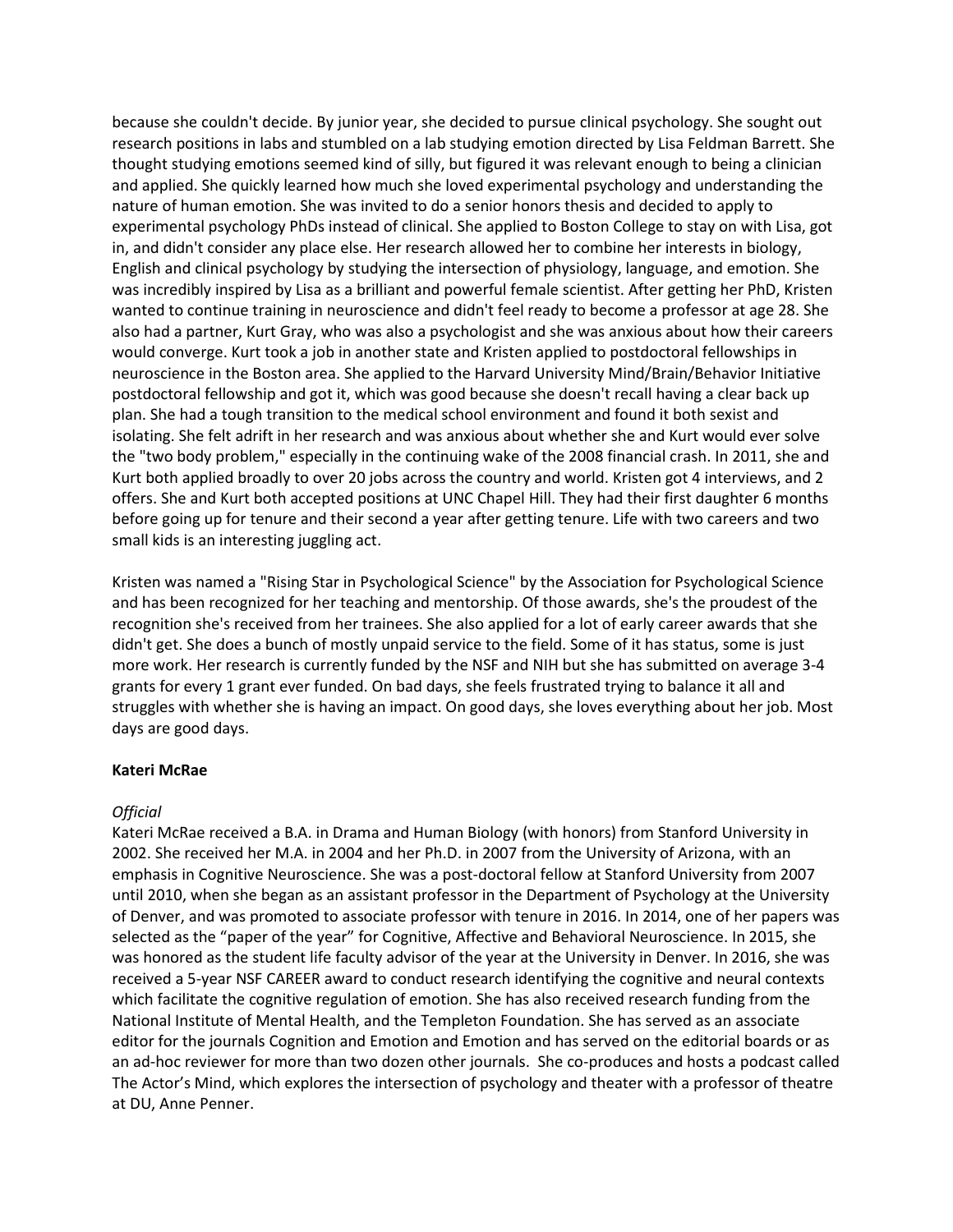### *Unofficial*

Upon learning that a marine chemistry major would mean taking a LOT of chemistry classes (I mean a LOT), and inspired by the character C.J. Cregg of The West Wing, Kateri entered college deciding to major in communication. She took a course called "Brain and Behavior" because it was rumored to be an easy way to complete the science requirement, and quickly became obsessed, offering stories of splitbrain patients and railroad spikes around her family's holiday dinner table. A few years later, she decided to do an fMRI project for an honors thesis after having volunteered to be an fMRI participant for an older honors student who seemed pretty cool, and fMRI studies seemed like the popular thing to do at the time. She held a strong stereotype that doing research must be a lonely, solitary endeavor, and she was much too social to endure it, so she concluded she should probably be a clinician, applied to clinical neuropsychology PhD programs, and began one at the University of Arizona. After completing her Master's, she decided to drop out of the clinical program, switch to cognitive neuroscience and, inspired by personal circumstances, begin a bizarre arrangement in which she was a full-time research assistant at Stanford while completing her degree at U of A (although this sounds cushy, it was quite difficult to arrange and at times awkward to execute, 3.5/10, do not recommend). As a post-doc, she went on the faculty job market for one year, got one interview, and REALLY lucked out to get an offer in a great department that appreciates her theater obsession and seems to genuinely be interested in all of the photos and videos she takes of her two daughters, even if the modified quarter system is not conducive to her conducting research at Burning Man in person any longer.

#### **Brian Nosek**

#### *Official*

Brian Nosek is co-Founder and Executive Director of the Center for Open Science (http://cos.io/) that operates the Open Science Framework (http://osf.io/). COS is enabling open and reproducible research practices worldwide. Brian is also a Professor in the Department of Psychology at the University of Virginia. He received his Ph.D. from Yale University in 2002. He co-founded Project Implicit (http://projectimplicit.net/), a multi-university collaboration for research and education investigating implicit cognition--thoughts and feelings that occur outside of awareness or control. Brian investigates the gap between values and practices, such as when behavior is influenced by factors other than one's intentions and goals. Research applications of this interest include implicit bias, decision-making, attitudes, ideology, morality, innovation, and barriers to change. Nosek applies this interest to improve the alignment between personal and organizational values and practices. In 2015, he was named one of Nature's 10 and to the Chronicle for Higher Education Influence list.

#### *Unofficial*

In his fourth year of a computer engineering program during the rise of the Internet, Brian Nosek switched his major to psychology. His parents thought that was odd but supported the change. They tolerated his love for taking classes until half-way through his 5th year when they insisted that he graduate. Cal Poly hadn't had a policy requiring people to graduate when they finished their requirements because who would refuse to graduate? After applying for grad school, Brian eventually overcame his nerves to email Mahzarin Banaji at Yale about working with her. He learned that he had missed the cut because his recommendation letters didn't arrive. Mahzarin saved him by receiving faxed recommendation letters and then walking the application around the department for reassessment. Brian's prior computing experience came in handy when he made a website called Project Implicit during his 3rd year of grad school to educate about implicit bias and maybe get some more data. It worked. But, it also promoted perception of him as Mahzarin and Tony Greenwald's "techie" and not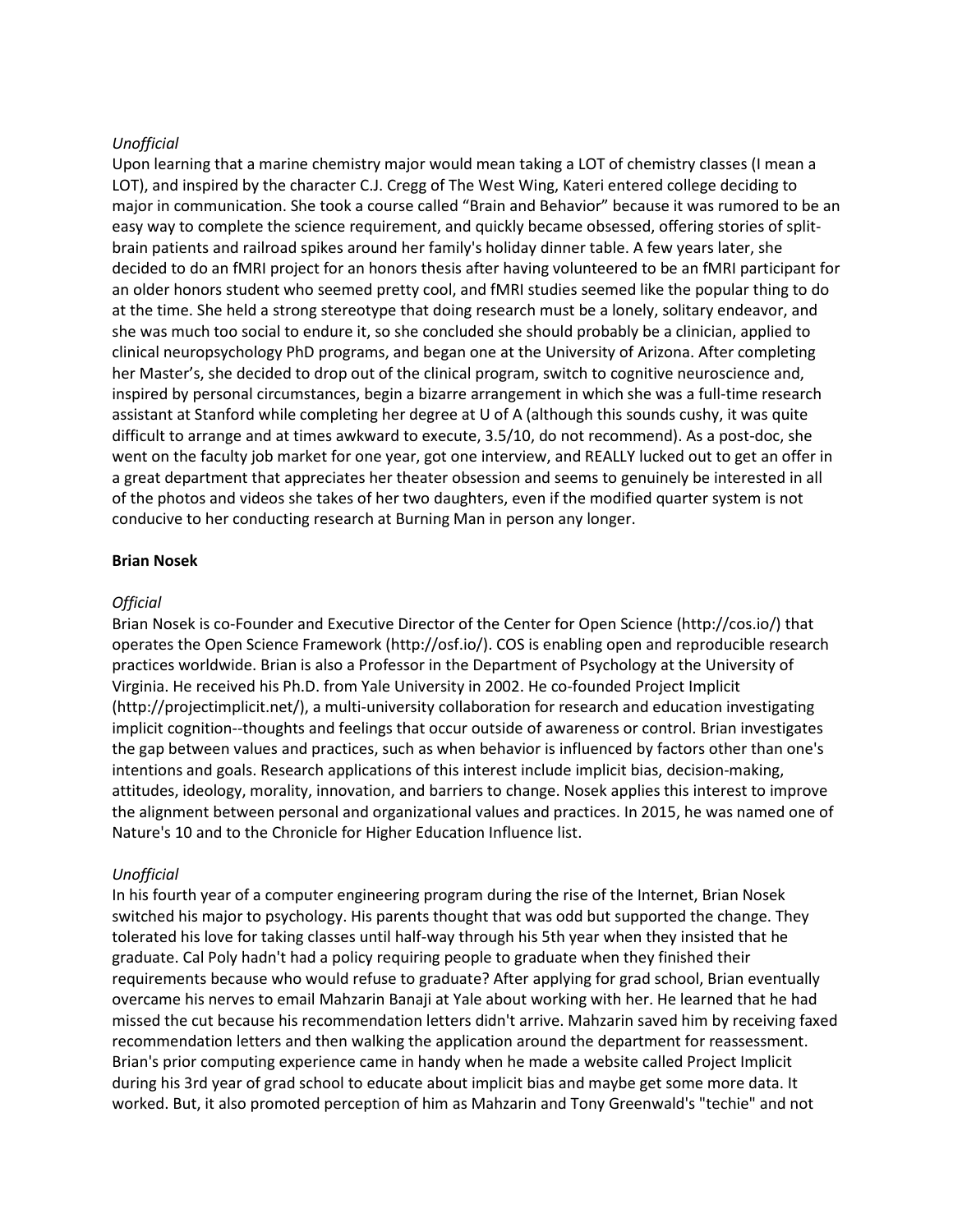competitive for faculty positions. Mahzarin and Tony persistently and consistently advocated for Brian with colleagues and news media as an equal partner in their collaboration. Marrying Bethany Teachman in 2001 was a good professional move as Bethany received many job offers and one, the University of Virginia, agreed to hire Brian too. Despite having every prior grant rejected, Brian's first faculty member proposal was a R-01 to support Project Implicit. Strong advocacy by a reviewer got it funded. The grant transformed Brian's capacity and research productivity, and this raised Brian's profile relating to implicit bias work. That attention provided new opportunities to gather resources and increase impact, ultimately leading to an old colleague writing a news story about his latest project to conduct a crowdsourced replication study of psychology findings. John and Laura Arnold saw the story. Soon after, they made a big bet on Brian and his collaborator Jeff Spies's ideas to improve the research culture by giving them \$5 million dollars to start the Center for Open Science. The Arnold's support made it easier to convince other funders to provide support too, and those resources were dedicated to increasing openness, integrity, and reproducibility of research. Brian's pride in his work is matched by recognition that little of it would have occurred without people at every stage providing career-altering opportunity and support.

#### **Keith Payne**

### *Official*

Keith earned his Bachelor's degree in Psychology and Philosophy, and then completed his Ph.D. in Social Psychology at Washington University, where he focused on implicit bias, its measurement, and cognitive modeling. Upon graduation, he became an Assistant Professor at The Ohio State University. In 2005 he moved to the University of North Carolina at Chapel Hill, where he is now a Professor of Psychology and Neuroscience. His research focuses on racial and economic inequality, and the ways that unequal contexts interact with basic human cognition to shape action. He has published more than a hundred research articles and is an elected fellow of the Society for Personality and Social Psychology, the Society for Experimental Social Psychology, and the Association for Psychological Science. He has received awards from SPSP, APS, the International Society for Social Justice Research, and the International Social Cognition Network. His work is synthesized in his recent book, The Broken Ladder: How Inequality Affects the Way We Think, Live, and Die.

### *Unofficial*

Keith grew up in a small town in western Kentucky, where no one he had ever met had gone to college. In the summers during high school he sanded cars in his brother's auto-body shop and waited tables at Ponderosa Steakhouse. He decided to go to college when his first plan, to grow weed behind his parents' barn, was foiled when his mother found out. He received a one year scholarship to attend Transylvania University, a private liberal arts college in Lexington, KY. He left after a year because that's how long a one year scholarship lasts. He transferred to Western Kentucky University because it was cheaper and some friends were going. The parties were as good as advertised. In his senior year, he applied to graduate school in Clinical Psychology, and was accepted to one program. He got cold feet and backed out, but since he had never filed the paperwork to graduate anyway, he just stayed in college. After a year of taking philosophy classes, he ended up with a degree in that, too. This time he applied to graduate programs in Social Psychology, because his Social Psychology professors had fun jobs that entailed mostly thinking and talking and no physical labor in un-airconditioned spaces. He was accepted to two programs, and chose Washington University because it was the fanciest. There he received wonderful mentorship from Alan Lambert and Larry Jacoby, among others. He developed an interest in racial and economic inequality, perhaps because his path made it unavoidable to think about. Keith looked into jobs in polling and government research because he liked research, but was certain his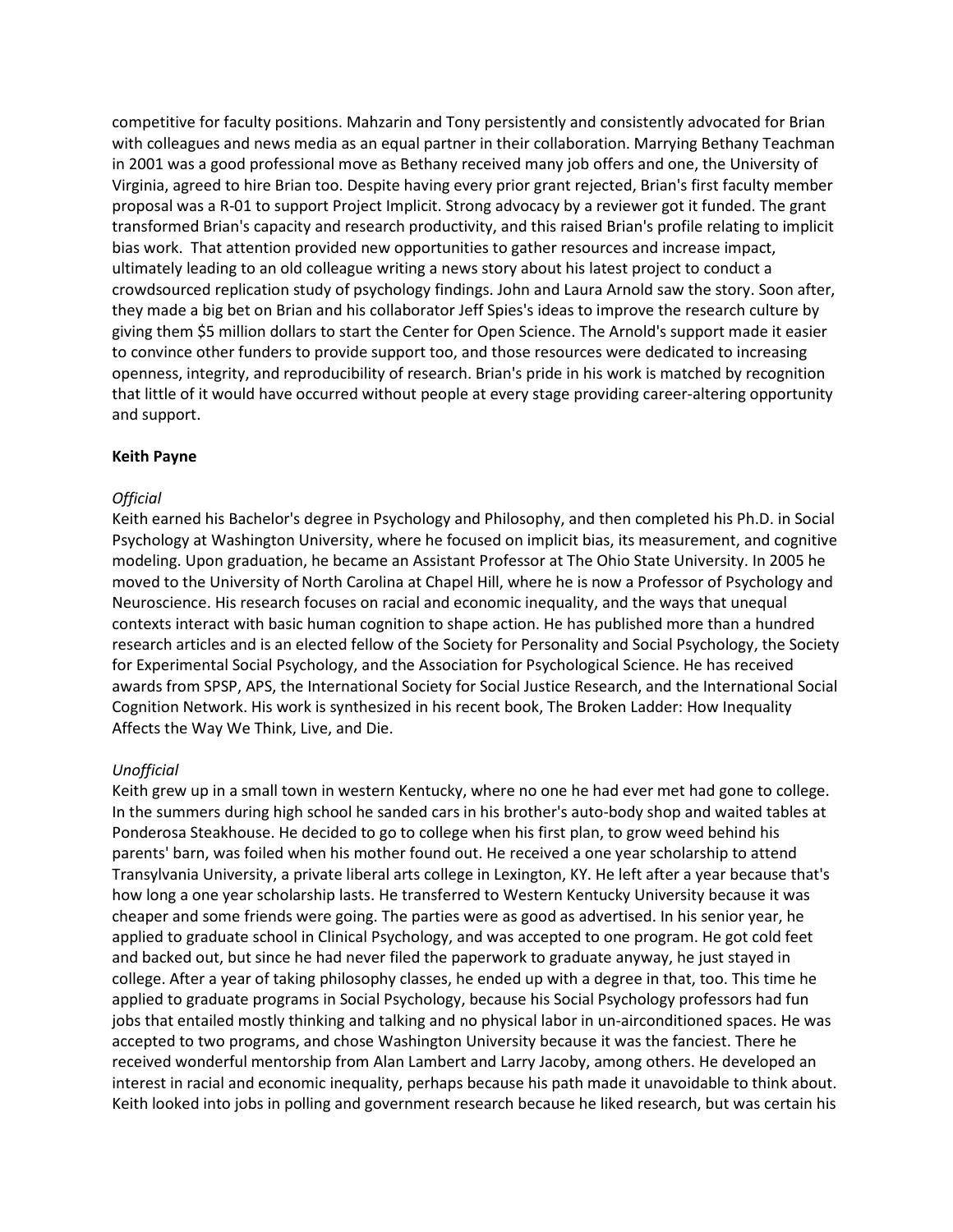fear of public speaking would make an academic job impossible. But his advisers nudged him to apply for academic jobs, and he got one at The Ohio State University, where he received more great mentorship from senior colleagues like Rich Petty and Russ Fazio. There he learned that working with graduate students was his favorite part of the job. In 2005 he moved to UNC Chapel Hill, where he earned tenure, eventually paid off his student loans, and continues to have phenomenal students who motivate his work. He spends his days trying to avoid meetings, finding time to write, and cussing about email. He can still wet-sand bondo like a pro.

#### **Benjamin Rosenberg**

### *Official*

Benjamin is a social-health psychologist with expertise in health behavior, research methods and statistics, and survey design. He earned a BA in psychology from the University of Colorado – Boulder, as well as an MA and PhD in applied social psychology from Claremont Graduate University. He is a passionate instructor and mentor; collaborating with students on research is one of his favorite parts of being a professor. He enjoys connecting with students on a personal and academic level. His favorite classes to teach include Research Methods, Social Psychology, Health Psychology, and Statistics. In addition, he is an active researcher in areas of social psychology, motivation, and health. He has authored or co-authored papers on these topics in journals such as Motivation Science, Social Science & Medicine, Journal of Health Communication, Journal of Mixed Methods Research, and Computers in Human Behavior.

### *Unofficial*

Ben grew up privileged in Northern California; he was, at best, a decent student at a very competitive high school. Administrators and classmates looked down on Ben for his choice of a large state school for college, as he attended University of Colorado – Boulder for his BA in Psychology. Following a little too much baseball and snowboarding, Ben graduated without any honors (3.3 GPA, woohoo!), but he did meet many lifelong friends and his future wife. After completing his BA, where he did not conduct any research, Ben took two years off school to work in the "real world" of retail as a manager for Abercrombie & Fitch. Although not relevant to his future career whatsoever, this was an enriching experience for Ben as he learned how to survive on his own. Ben then decided to apply for graduate schools – primarily PhD programs in social psychology. Unfortunately, none of the PhD programs wanted Ben, but to his great fortune, Claremont Graduate University's MA program took a chance on him. Ben entered graduate school with no research experience, just hoping to learn for two years and get into the workforce where he could make some money and begin his life. Jason Siegel, Ben's eventual PhD advisor, had different plans, though, as he quickly roped Ben into his lab. Once there, Ben was stuck, and got hooked on research and teaching. Seven years later, shortly before turning 31, Ben completed his PhD in Applied Social Psychology. In May 2015, Ben moved halfway across the country to pursue a nonacademic job that paid very well. Big mistake! Ben was miserable after merely a few months and reversed course, quitting and moving back to Southern California to be an adjunct faculty member at three universities simultaneously. After adjuncting for several years, Ben was fortunate to land a term full-time faculty job at Chapman University, where he did incredible work and was beloved by his students and faculty colleagues. Unfortunately, this positive regard did not matter to admin, as Ben's contract was not renewed following his second year. Lucky for Ben, after applying for over 100 tenuretrack faculty jobs, he finally landed at Dominican University of California where he is now an Assistant Professor. Ben's wife, Sarah, and 18-month old son, Ezra, are incredibly supportive.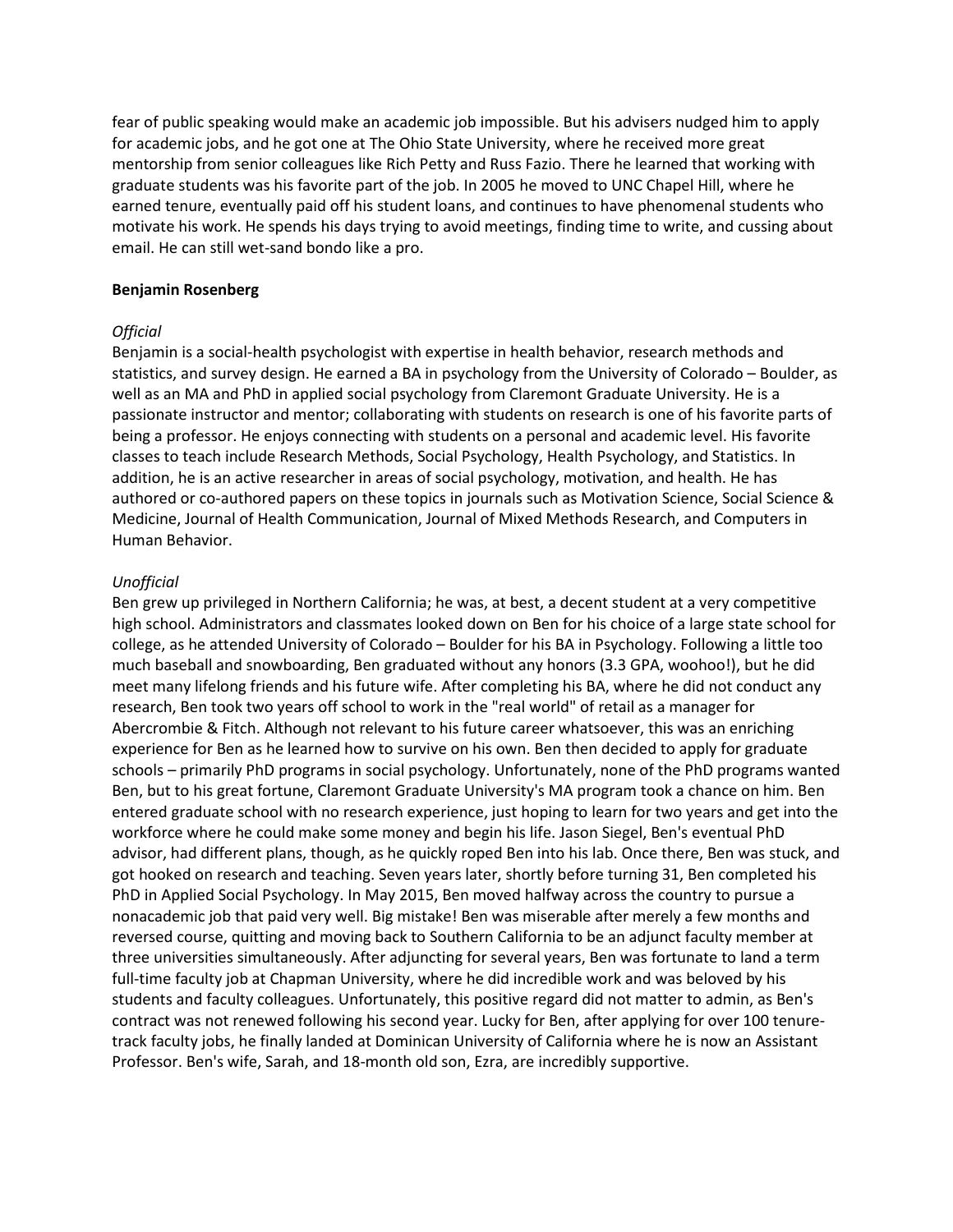#### **Allison Skinner-Dorkenoo**

#### *Official*

Allison Skinner-Dorkenoo earned her Ph.D. in social neuroscience from the University of Nebraska-Lincoln and completed M.A. and B.A. degrees in psychology at California State University Chico. She completed a postdoctoral training position in social cognitive development at the University of Washington followed by a second postdoctoral training position in social psychology and psychophysiology at Northwestern University. Dr. Skinner-Dorkenoo is currently an assistant professor in the Behavior and Brain Science Program at the University of Georgia. Her work has been published in top peer-reviewed journals, including Psychological Science, the Journal of Personality and Social Psychology, Social Issues and Policy Review, and the Journal of Experimental Psychology: General. In 2020 she was selected by the Center for the Scientific Study of Moral Understanding as a Momentum Scholar. Her work has been featured in the Washington Post, Seattle Times, Forbes, and National Public Radio, among many others.

#### *Unofficial*

Allison Skinner-Dorkenoo was never particularly interested in academics growing up, and didn't consider going to college. She thought that college was for rich people and she never even attempted to take the SAT. Longing for independence, near the end of her senior year of high school she learned from a friend about a community college a few hours away which had a dorm she could live in. Between student loans and a slew of part-time jobs she was able to make it work. After two years at Butte College her advisor informed her that she was ready to transfer to a four year college and processed the paperwork for Allison to transfer to the local four year college (California State University, Chico). She loved psychology as an undergraduate but was sure she did not want to be a clinician, which was the only job she knew of for psychologists, but decided to major in psychology anyway. After graduation she traveled for a while, but realized she missed school, and with no other direction she decided to apply for the M.A. program in psychology at her alma mater (California State University, Chico). It was during this program that she learned what a Ph.D. was and discovered the field of social psychology. Although she was quite convinced that she wanted to pursue in a Ph.D., her training and limited mentorship in the M.A. program left her utterly unprepared. She applied to 15 Ph.D. programs and was crushed when she was not admitted to any of them. Over the next year she sought out opportunities to work (or volunteer) in research labs and get the experience she needed, applying to jobs and volunteer opportunities in labs all around the U.S. She ended up moving to Missouri and taking several volunteer research positions (and an adjunct part-time lecturer position) at Truman State University. She applied to another 15 or so Ph.D. programs the next application cycle, but again was not admitted anywhere. She moved again, this time to Indiana, where she took a full-time adjunct position at University of Southern Indiana, and was able to get more research and scientific writing experience in a lab at University of Evansville. On her third application cycle, Allison applied to another 10 or 11 programs and was finally admitted to one, the University of Nebraska-Lincoln. Allison was thrilled to finally begin her Ph.D., but her first year was challenging and she had a serious falling out with her primary mentor. She sought alternative mentors in her program, but the only faculty member she could find that was willing to take her in was a neuroscientist, which ultimately forced her to transfer into the Neuroscience and Behavior program. Fortunately, the program (and her new mentor) were flexible and allowed her to continue the social/social neuroscience work she wanted to pursue, but she still missed out on the social psychology mentorship and education she had hoped for. When she graduated she sought out postdoctoral positions, but also applied for just about every academic job under the sun, for fear of unemployment. Allison spent two years in a postdoctoral position at University of Washington followed by another two years at Northwestern University, which provided her with the social psychology training she missed as a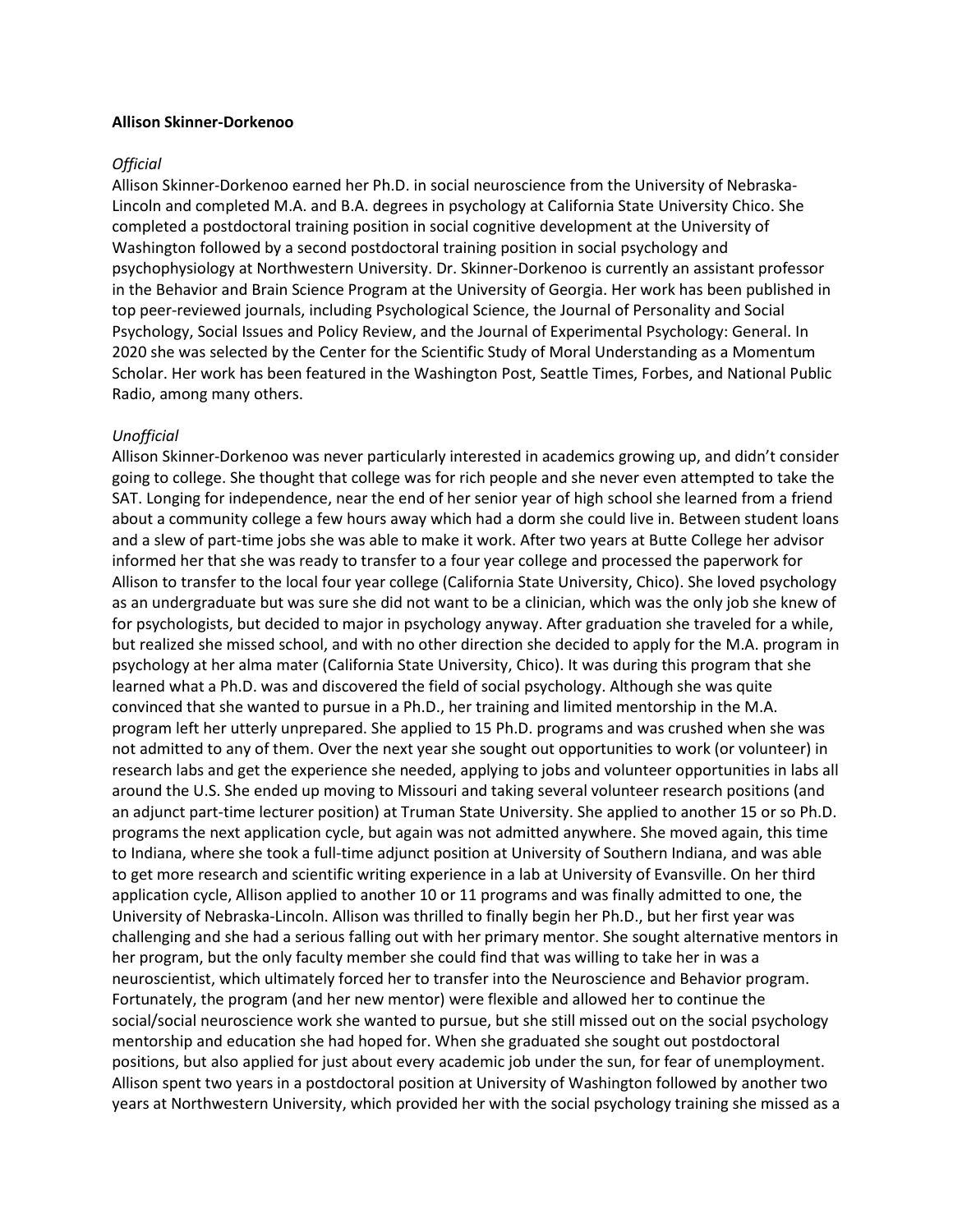Ph.D. student (and allowed her to develop expertise in social cognitive development and psychophysiology). She also applied to faculty jobs several times throughout this period. All told, she went on the job market four different years and applied to more than 200 faculty jobs before accepting her first faculty position at the University of Georgia. She has been rejected for an NRSA postdoctoral fellowship (twice), a K99/R00, and numerous other small and large grants, and her papers have been rejected from countless peer-reviewed journals.

### **Carrie Smith**

### *Official*

Carrie graduated with a double major in psychology and government. She had clinical experiences at both Saint Elizabeths Hospital in Washington, DC Eastern State Hospital in Williamsburg, VA. Her undergraduate thesis focused on the premorbid social functioning of those hospitalized with schizophrenia. She earned an MA in Experimental Psychology working with Dr. John Nezlek. She earned her PhD in Social Psychology in the lab of Linda Acitelli. The year after she graduated, she accepted a position at the University of Delaware and published her first paper (an examination of social identity theory and daily social interaction). In the next 4 years, she published 5 more papers (1 first author, 1 sole author). In 2010, she took a position at the University of Mississippi. She has since published 29 more papers (6 first author), two book chapters, and one encyclopedia entry. In Fall 2018, she started her formal research lab (ISHTAR). In 2019-2020, she was the co-PI on a six-figure grant designed to study the workplaces experiences of men and women in STEM and non-STEM occupations.

### *Unofficial*

Carrie chose to go to William and Mary because the campus seemed like what college should be. She had no idea that there were careers other than clinical psychology. She had two unpaid clinical experiences that she was grateful for but did not really feel very qualified to do. In her senior year, she applied to the best clinical PhD programs in the country because you always apply to the best ranked graduate programs. In mid-March, she was stopped by the Department Chair who asked her what her graduate plans were. She listed the programs to which she applied and confidently told him that she expected to hear any day. He politely recommended that she should apply to the department's predoctoral MA program to which she replied, she thought she could do better than a master's program. She was accepted to the program after literally submitting her hand-written application to the committee as they were meeting. She planned to work with her undergraduate adviser, continuing her clinical training, but he was taking a sabbatical. She was referred to social psychologist Dr. John Nezlek who she remembered liking despite earning a B- in both classes she took with him. When running her first-year project on social identity and interaction, she made a few mistakes which rendered the IAT portion of the study uninterpretable (which is why there is no IAT in the Nezlek & Smith (2005) publication). In November of her second year, she (a) had collected all her thesis data to examine personality and sexuality, (b) had applied to 5 counseling PhD Programs, (c) realized that she wanted to be a social psychologist because she realized they also researched relationships, (d) fell in love with a law student, and (e) applied to the University of Houston because Dr. Linda Acitelli was there (who said she could study sexuality) and they had a late admissions deadline. She spent 2.5 years doing her course work, collecting data, teaching her assigned courses on campus and taking on extras at a satellite campus an hour north of Houston. She got married and moved to Delaware to write her dissertation and be with her lawyer husband. At a cocktail party hosted by his firm, she met her husband's supervising partner who was married to a psychologist at the University of Delaware. He connected her with the Chair at UD and she was able to arrange an adjunct position that turned into a visiting position. After four years, she was let go because the UD could not keep her in a visiting position by union rules and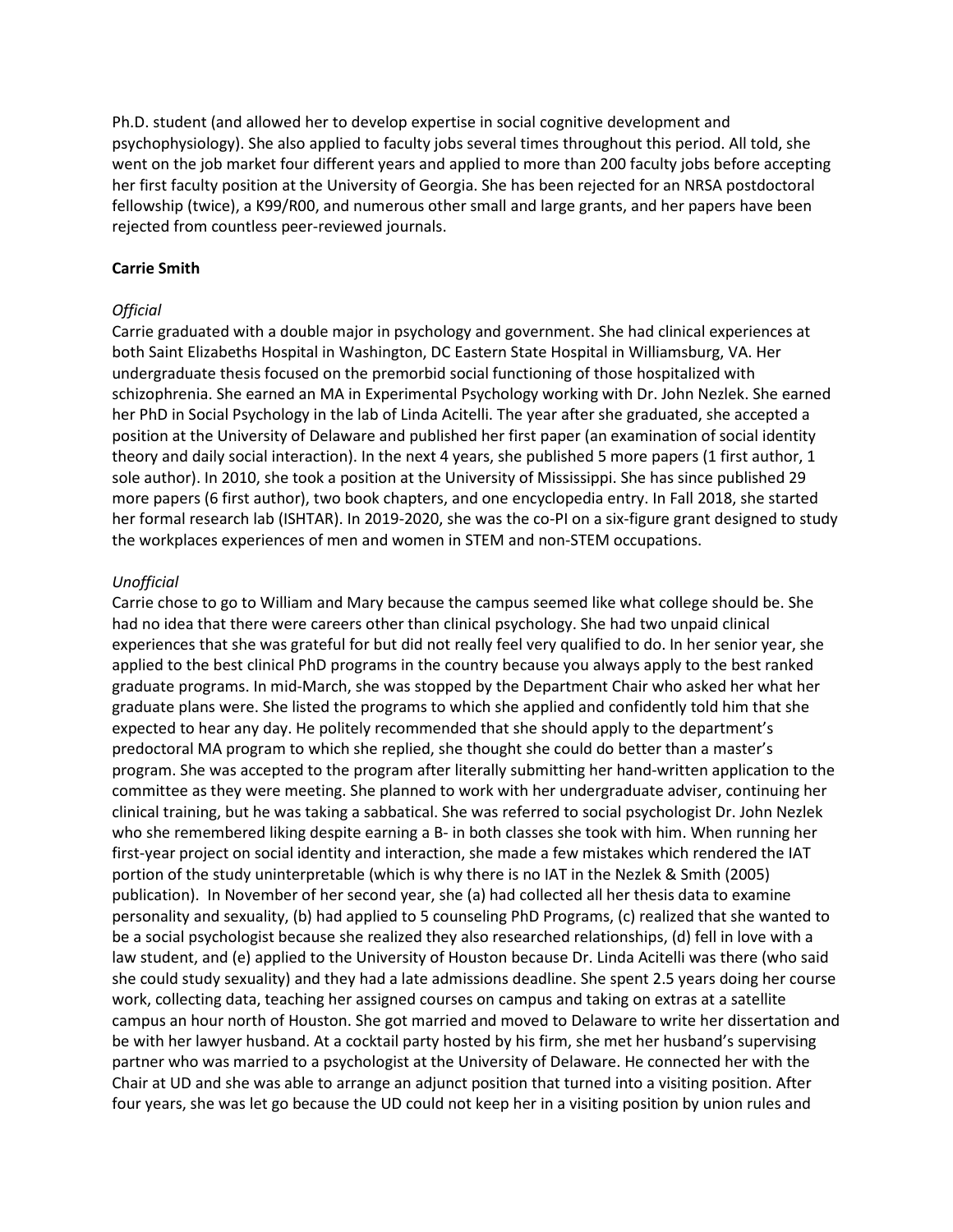had no permanent position to offer her. After a year of adjunct positions that involved driving to two different states, she took an instructional assistant professor position at the University of Mississippi. She had a 4/4 teaching load with no lab space and no ability to recruit graduate students. She applied to an open tenure-track line in her department three times before she was hired in 2018.

## **Shayna Sparling**

## *Official*

Shayna Sparling has a PhD in Applied Social Psychology. She is currently a CTN postdoctoral research fellow with the HIV Prevention Lab at Ryerson University and is the National Team Manager for the Engage Study. Shayna's research has primarily focused on how environmental factors (including social/contextual cues) influence sexual health decision-making and sexual negotiation - in particular, her work has explored how condom negotiation occurs among new couples and how sexual arousal impacts decision-making, risk taking, and judgement. Her newer lines of research focus on loneliness and sexual health among gay, bisexual, and other men who have sex with men.

Shayna serves on the editorial boards of the Archives of Sexual Behavior and the Canadian Journal of Human Sexuality. She is also secretary of the Canadian Sex Research Forum and chair of the mentoring program for the Society for the Scientific Study of Sexuality.

# *Unofficial*

Shayna completed her graduate studies in psychology at the University of Guelph. She had big dreams of moving on to graduate studies immediately, but her mediocre grades forced her to take a gap year(s). Shayna spent the next several years working as a research assistant at the University of Waterloo and then the University of Toronto to (pay the bills and to) get more research experience and build her CV to make her competitive enough to be accepted into grad school. She was accepted to an MA program at the University of Windsor, which rolled over into a PhD. After completing her PhD., Shayna began a postdoc position with a long-time mentor at the University of Guelph and was later hired as a postdoc/national team manager at Ryerson University with Trevor Hart. After one year in her position at Ryerson, Shayna was awarded federal funding to continue her postdoctoral work at Ryerson for several more years. At some point, she hopes to move on to a tenure track faculty position, but we'll have to wait and see. Much of Shayna's academic success is due simply to a willingness to try most anything and a slight disconnect with reality that allows her to be persistent in the face of challenges.

### **Jay Van Bavel**

### *Official*

Jay Van Bavel is an Associate Professor of Psychology & Neural Science at New York University, an affiliate at the Stern School of Business in Management and Organizations, and Director of the Social Identity & Morality Lab. He completed his PhD at the University of Toronto and a postdoctoral fellowship at The Ohio State University before joining the faculty at NYU in 2010. He received the NYU Golden Dozen Teaching Award for teaching courses on Social Psychology, Social Neuroscience, Attitudes and Evaluation, Intergroup Relations, Group Identity, Moral Psychology, Professional Development, as well as an Introduction to Psychology.

From neurons to social networks, Jay's research examines how collective concerns—group identities, moral values, and political beliefs—shape the mind and brain. This work addresses issues of group identity, social motivation, cooperation, implicit bias, moral judgment and decision-making, and group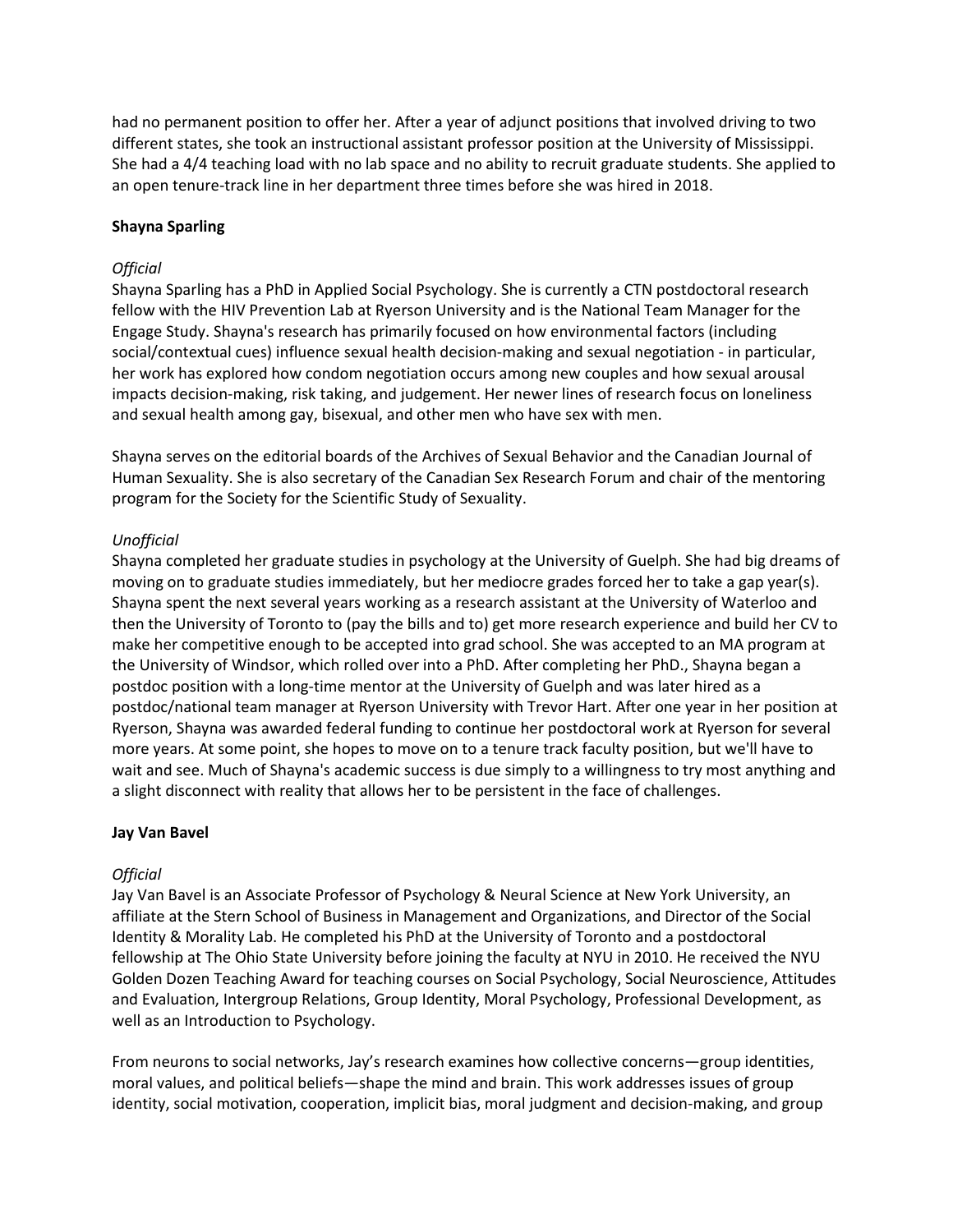regulation from a social neuroscience perspective. His research team studies these issues using a social neuroscience approach, that incorporates neuroimaging, lesion patients, social cognitive tasks, largescale surveys, and linguistic analysis of social media posts.

Jay has published over 100 academic publications and written research essays in The New York Times, BBC, Scientific American, Wall Street Journal, Quartz, and the Washington Post. He also co-authors a mentoring column, entitled Letters to Young Scientists, for Science Magazine. His work has been in academic papers as well as in 2 the US Supreme Court and Senate. He has also given talks at dozens of the Psychology Departments and Business Schools, as well as academic conferences, professional events, and non-academic organizations. His research was also featured in TEDx and TED-Ed videos. This research has received several awards, including the Young Investigator Award for distinguished contributions in social neuroscience from the Society for Social Neuroscience, the Young Scholars Award for outstanding achievements in social and personality psychology from the Foundation for Personality and Social Psychology, the Janet T. Spence Award for Transformative Early Career Contributions from the Association for Psychological Science, the F.J. McGuigan Early Career Investigator Prize from the American Psychological Foundation and the Gordon Allport Intergroup Relations Prize.

Jay's work has been generously supported by the National Science Foundation, Russell Sage Foundation, American Psychological Foundation, Society for Personality and Social Psychology, Social Sciences and Humanities Research Council, John Templeton Foundation, Society for the Psychological Study of Social issues, AE Foundation, and New York University, as well as grants and fellowships awarded to his students and postdocs.

### *Unofficial*

After giving up on his dream to become a professional hockey player, Jay became the first person in his family to graduate from college. It took him three years of his undergraduate degree before he realized that research was conducted at universities (despite attending the third largest research university in Canada). After his first year of graduate school at the University of Toronto, Jay's Ph.D. advisor (Ken Dion) tragically passed away and he was orphaned until a new assistant professor (Wil Cunningham) adopted him. A year later, his new advisor was poached by The Ohio State University and Jay moved to Columbus, Ohio as a visiting scholar. Jay completed most of his Ph.D. requirements (orals, proposal, etc) in various hotel lobbies during the annual SPSP convention since it was the only time and place he could get all his committee members in the same room. In his first year as an assistant professor, Jay had ten papers and three grants rejected, and zero publications. His son and daughter were born in his first two years as a faculty member and ensured that he maintained the appearance and intellectual capacity of a zombie until he went up for tenure.

#### **Heidi A. Vuletich**

#### *Official*

Heidi A. Vuletich is an NSF SBE postdoctoral fellow at Indiana University. Her research focuses on the causes and consequences of academic, social, and economic inequalities. Heidi graduated *summa cum laude* from Regis University with an Honor's Bachelor of Science in Neuroscience degree. As an undergraduate she received the Dr. Eugene R. Delay Award for Excellence in Neuroscience, the Dr. Eugene R. Delay Award for Excellence in Neuroscience, the Board of Trustees Achievement Award, and the Psi Chi Student Research Award. Heidi spent the next two years as a research assistant at Harvard University, working in the laboratories of Dr. Daniel Wegner, Dr. Richard McNally, and Dr. Joshua Buckholtz. Heidi completed her Ph.D. at the University of North Carolina at Chapel Hill, under the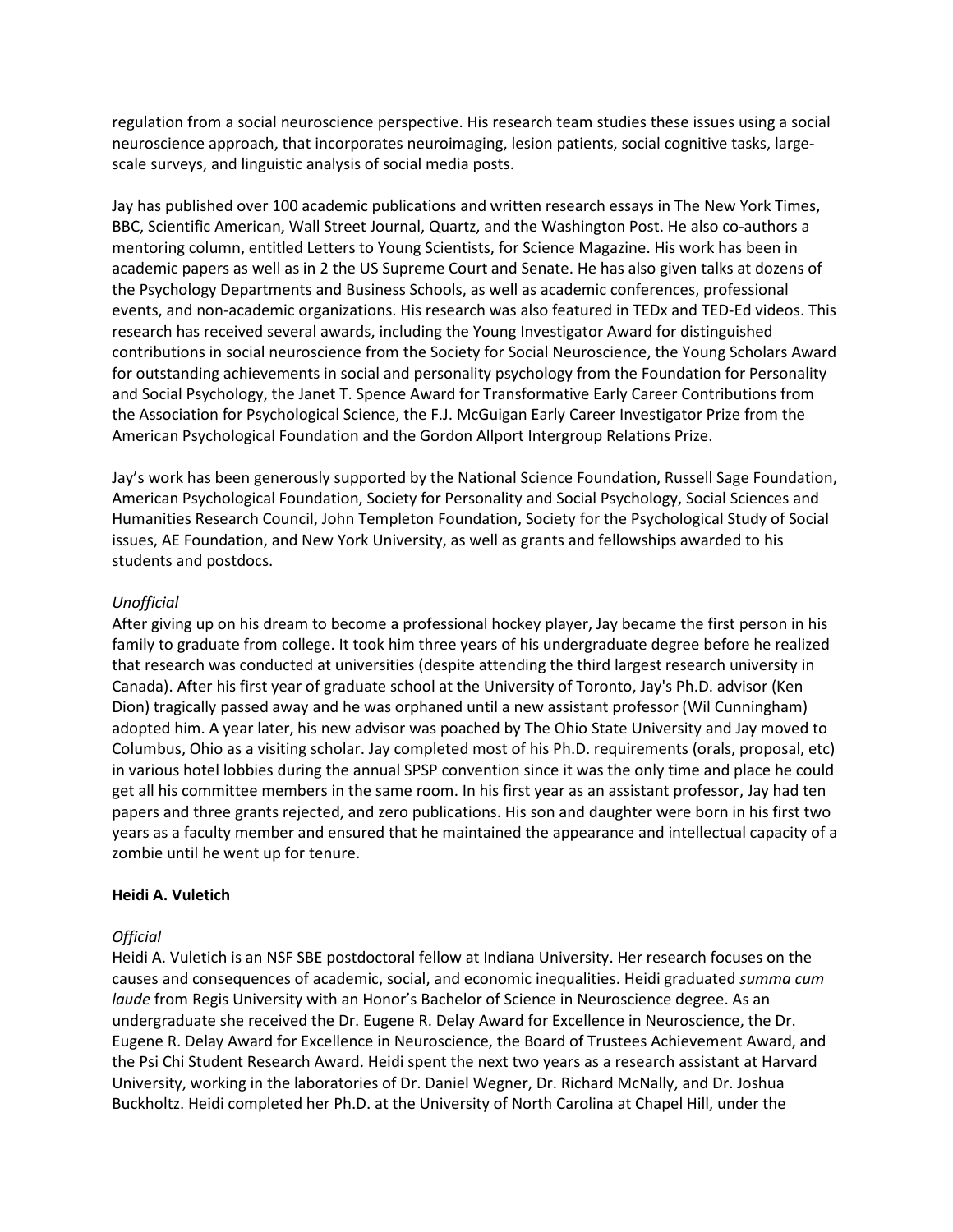supervision of Dr. Keith Payne and Dr. Beth Kurtz-Costes. During her graduate career she received several awards for her work, including the Christopher R. Agnew Research Innovation Award, the P.E.O Scholar Award, and an honorable mention for the Bernadette Gray-Little Award for Outstanding Psychological Research that Enhances Diversity. She was also the recipient of a Doctoral Merit Assistantship, an NSF Predoctoral Fellowship, a Paul & Daisy Soros Fellowship for New Americans, and an honorable mention for the Ford Foundation Pre-Doctoral Fellowship. Heidi has published in journals like *PNAS, Psychological Science, Psychological Inquiry, the Journal of Educational Psychology, and more.* 

### *Unofficial*

Heidi A. Vuletich is an immigrant from Mexico. She first arrived in the United States at the age of 5 and continued to move back and forth between the U.S. and Mexico until she was in high school. She didn't become conversational in English until she was in  $7<sup>th</sup>$  grade. Because she was undocumented, believed college was only for geniuses, and was the first in her family to consider higher education, she didn't think college was an option for her. Thankfully, she had mentors who encouraged her to apply. Once in college she went through a major crisis as she struggled to adapt and nearly considered dropping out. She eventually did really well out of sheer terror that she was not smart enough to be there. Luckily, she was able to find good friends and professors who encouraged her and allowed her to relax a little. A few months after graduating from college, Heidi got married to a wonderful man and was finally able to apply for legal status in the U.S. She decided to also apply for graduate school but was rejected, without an interview, from all 12 programs for which she applied. Her husband had better luck and got an offer from Boston College, so they moved across the country. Heidi applied for paid research assistant positions, received a few interviews, but no offers. So she offered to work on a volunteer basis at a few labs, and they kindly took her in. Thanks to the generosity of the graduate students and professors for whom she worked, she was more successful in her next round of graduate school applications. She had the good fortune of working with amazing advisors at UNC, who had high expectations; gave useful, patient and constant feedback; and had productive research labs. Heidi secretly battles with sometimes debilitating bouts of self-doubt and often feels dizzy by the dramatic changes her life has undergone. Her saving grace has been a skill she learned from growing up with constant uncertainty and changeshe knows how to concentrate on putting one foot in front of the other. She also copes by seeing challenges as an adventure, something fun to try just to see what happens.

#### **Gregory D. Webster**

#### Excerpts from:

Webster, G. D. (2006). Psi Chi/APA Edwin B. Newman Graduate Research Award: Biography. American Psychologist, 61, 871–874. doi:10.1037/0003-066X.61.8.872

#### *Official*

Gregory D. Webster was born in Woodstock, New York in 1976. In 1983, he moved to Tulsa, Oklahoma, where he graduated from Holland Hall School in 1994. Greg received his B.A. in psychology (cum laude, Phi Beta Kappa) from Colorado College in Colorado Springs, Colorado in 1997. His undergraduate thesis on music and emotion, co-authored with his advisor, Catherine Weir, was recently published (Webster & Weir, 2005, Motivation and Emotion). Greg received his M.A. in general psychology from the College of William & Mary in Williamsburg, Virginia in 2001. Working with his advisor, Lee Kirkpatrick, he has published two articles examining the association between domain-specific self-esteem and aggression (Kirkpatrick, Waugh, Valencia, & Webster, 2002, JPSP; Webster & Kirkpatrick, 2006, Aggressive Behavior). Greg is currently a Ph.D. candidate in social psychology at the University of Colorado at Boulder. In collaboration with his mentor, Angela Bryan, he has published an article on exercise and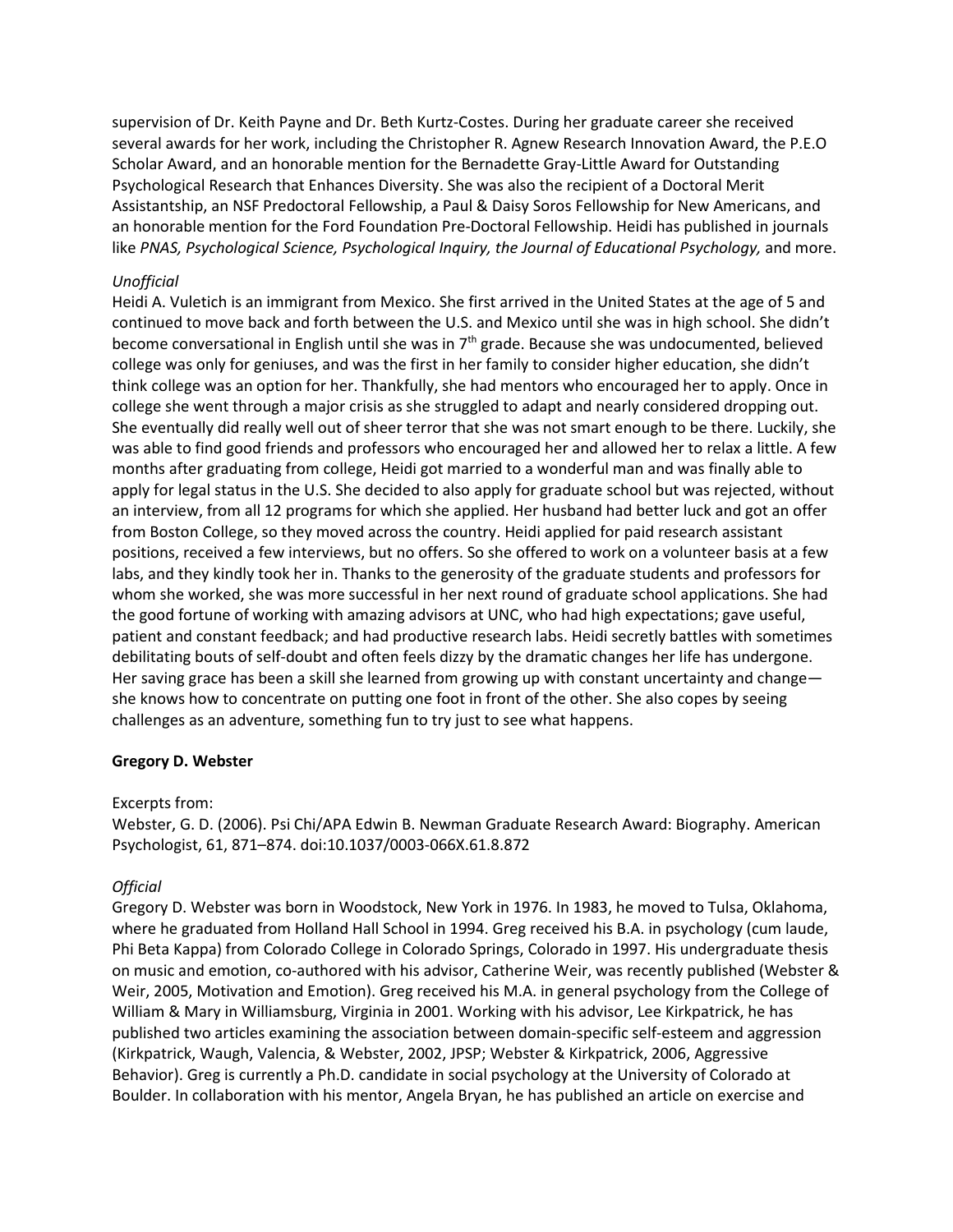mood (Rocheleau, Webster, Bryan, & Frazier, 2004). Greg is currently writing his doctoral dissertation on family-based resource allocation. His primary research interests involve studying prosocial behavior (Webster, 2003, JESP; Webster, 2004, Evolutionary Psychology) and aggression (Webster, 2006, RRSP) from an evolutionary social psychological perspective. Starting in July of 2006, Greg will be a postdoctoral fellow at the University of Illinois at Urbana-Champaign's NIMH-funded training program in quantitative methods for behavioral research.

# *Unofficial*

Gregory D. Webster was born in 1976 in Woodstock, New York, where he attended the prestigious Country Mouse preschool and contracted chicken pox from kissing a girl named Florence. After earning an associate's degree in Lego architecture, Greg attended Mount Marion School, where he excelled at mathematics and social ineptitude.

In 1983, Greg moved to Tulsa, Oklahoma, where he struggled to adapt to the strange local dialect ("soda" became "pop") and alien cuisine (Frito pie). Greg attended Grissom Elementary, where he excelled at running laps around the gymnasium during P.E. class to the sounds of Styx's "Mr. Roboto" and Van Halen's "Jump." In 1985, Greg and three of his friends represented Grissom Elementary in the Tulsa Computer Challenge, where their knowledge led them to a third-place finish and coveted nerd street cred.

Starting in fourth grade, Greg attended Holland Hall (HH), a college-preparatory day school. Entering rigid social hierarchy as a stranger and bona-fide nerd was not easy, and winning the Walters Citizenship Award and representing HH in Oklahoma's National Geographic Bee certainly didn't help. Starting in his junior year, Greg transformed himself into a loud, extraverted, and obnoxious thespian, landing leading roles in several school productions such as *Our Town*, *The Foreigner*, *Closet Madness*, and Leonard Bernstein's musical adaptation of Voltaire's *Candide*. With his newfound Panglossian worldview, he was moved to join the Madrigal Singers, an a-cappella group specializing in singing renaissance music. Greg also joined HH's improvisational comedy troupe, where he became notorious for his live prank phone calls, antics in a gorilla suit, and ribald puppet shows. These improvisational skills would later serve him well when teaching and giving professional talks.

In 1994, Greg began attending Colorado College (CC), where he majored in psychology, but also took several courses in music and anthropology. During his first year, he wrote a comedic play, *Juan Valdez: A Conversational Odyssey*, which won CC's playwriting contest, and was produced by CC's Theater Workshop. Greg discovered early on that if he sang in groups offering course credit, he could not only artificially inflate his GPA, but also graduate in three years. By his senior year, Greg was singing in six different groups, ranging from opera to renaissance and contemporary a cappella. His scheme worked: In 1997, Greg graduated cum laude and Phi Beta Kappa from CC.

Greg next endured three annual parades of rejection letters from psychology PhD programs (an ordeal later chronicled by APA's gradPSYCH magazine: [https://www.apa.org/gradpsych/2004/09/enroute\)](https://urldefense.proofpoint.com/v2/url?u=https-3A__www.apa.org_gradpsych_2004_09_enroute&d=DwQF-g&c=sJ6xIWYx-zLMB3EPkvcnVg&r=VnHpGomjUM_2jHL9hohxmg&m=QTTIB3G-KZiCeZSIKVQD3Bb6Hr-lRSHoUFZTqnEkB4M&s=bv6LvDGDfKmvh6QRFKu1hd2YRMA4CmtbezoUrNuAcxQ&e=). During his third year, Greg also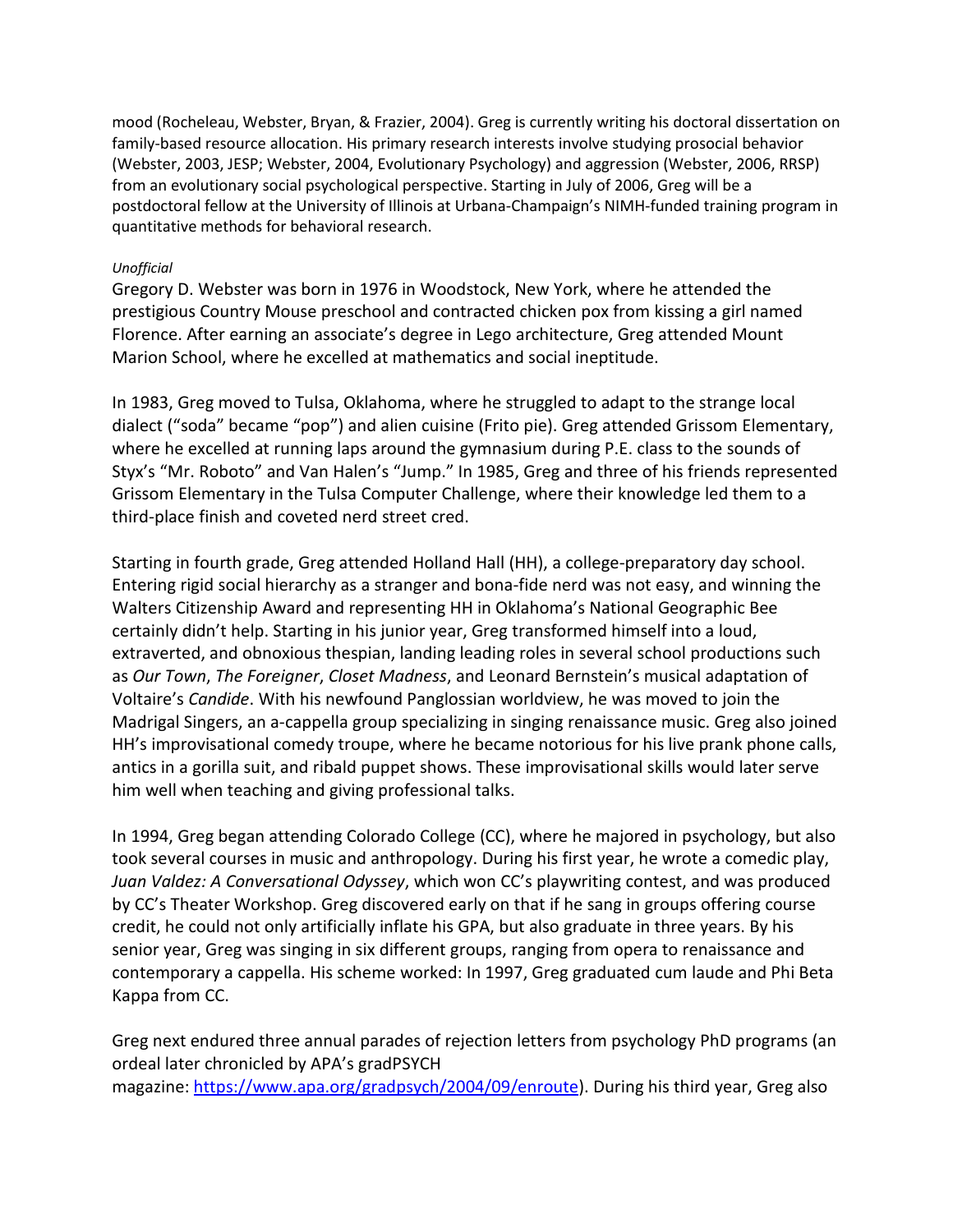chose to apply to a few master's programs, and chose to attend the College of William & Mary's master's program in general psychology. Under Lee Kirkpatrick, Gregory Feist, and John Nezlek, he became interested in univariate, multivariate, and multilevel data analysis, respectively. Obtaining research experience at William & Mary proved invaluable to helping Greg gain acceptance to PhD programs during his fourth year of applying, being recruited by three social and three quantitative psychology programs. The University of Colorado Boulder's (CU) social program was the best fit because Greg could pursue his combined interests in social and quantitative psychology. He received training in optimal research design and data analysis from Charles Judd, Gary McClelland, and his advisor, Angela Bryan. Greg also learned the value of ingroup social support, being one of three left-handed vegetarian male social psychology graduate students, along with Joshua Correll and Geoffry Urland. Both Greg and Josh were fortunate enough to be two of only five Americans selected to attend the European Association for Social Psychology's 11th Summer School in Marburg, Germany in 2002. A year later, Greg and Josh did not travel far, having both been selected to attend the first Summer Institute for Social and Personality Psychology in Boulder.

During his PhD training, Greg somehow found time to appear in the independent film, *Make a Killing*, a horror-comedy mockumentary about a firm—Assisted Killing Amalgamated—that helps serial killers develop and market their image, identify their victim demographic, and clean up the resulting crime scene. Greg also formed a three-person improvisational dance troupe in Denver that performed at dance parties and on-stage with local bands.

After earning his PhD in 2006, Greg set sail across a sea of corn to the University of Illinois at Urbana–Champaign, where he became a postdoctoral trainee in quantitative methods and a born-again personality psychologist. In 2008, Greg fulfilled his destiny as a native New Yorker by retiring to Florida, where he is currently the "Florida Man" professor of psychology at the University of Florida in Gainesville.

### **Xiaomeng (Mona) Xu**

### *Official*

Xiaomeng (Mona) Xu earned a B.A. in Psychology from New York University (on Lenape land) and an M.A. in Psychology and a Ph.D. in Social Health Psychology from Stony Brook University (on Setauket land). During her graduate career she was awarded an NRSA and university-wide recognitions for teaching and research. Dr. Xu completed an NIH Postdoctoral Research Fellowship at The Warren Alpert Medical School of Brown University and The Miriam Hospital (on Narragansett and Wampanoag land). She then joined the faculty of Idaho State University (on Shoshone-Bannock land) in 2013, earning tenure and promotion in 2018. Dr. Xu's teaching and mentoring has been recognized with awards from her institution and the ISU Psychology Graduate Students Association. Her scholarship has also received numerous honors including awards from the Mountain West Clinical Translational Research – Infrastructure Network, the Medical Research Council Clinical Sciences Centre, and a Rising Star designation from the Association for Psychological Science.

*Unofficial*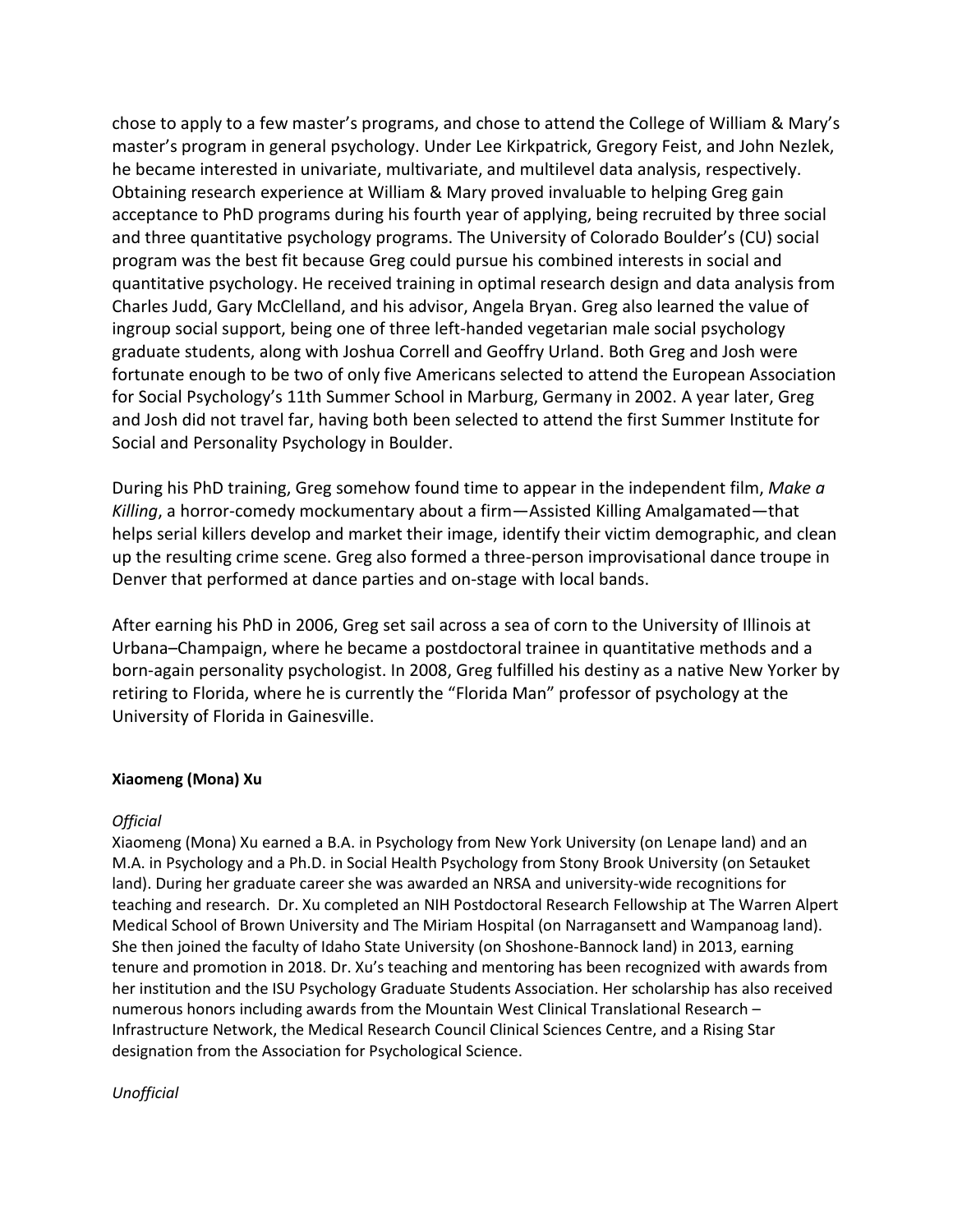Xiaomeng (Mona) Xu 徐晓梦 was born in Fuling, China and immigrated to the US when she was 5, growing up in NYC. During her formative years, Mona experienced many macro and micro aggressions based on her race, gender, and immigrant status. This led to the internalization of harmful model minority myths, the faulty belief that silence confers safety, and decades of unsuccessfully trying to simultaneously fit in and be invisible. Mona received a great education with access to brilliant teachers, mentors, and peers. Unfortunately, her relentless self-doubt and negative comparisons meant that she constantly struggled with imposter phenomenon and mental health issues. In hindsight, Mona wasted a ridiculous amount of time and energy trying to convince herself and others that everything was fine, as good as the carefully curated version of reality on her CV. She'd like to think she got through grad school due to resilience and grit. But really it was due to fear of disappointing everyone, sunk cost fallacy, extreme overwork, sheer panic, and a failure of imagination to comprehend a future outside of academia. Mona's first time on the job market was a disaster, but she managed to luck into a postdoc that provided her with remarkable research and training opportunities. She also finally started working with mental health professionals (this was way less scary and way more positive than she had anticipated, she wishes she had started so much earlier). They helped her better understand herself, unravel her unhealthy coping mechanisms, clarify her values and goals, and find her voice (she's still learning to use it). Mona realized that she wanted a student-focused career, so applied to faculty positions that emphasized teaching and mentoring. All the stars lined up and she came to ISU where she works with extraordinary students and colleagues who make her job fulfilling and meaningful. Since moving to Pocatello, Mona has been learning to practice mindful self-compassion and self-care, meditating every day, hiking, prioritizing her mental health, and asking for help when she needs it from her incredible support network of friends, family, and community. For the first time in her life, she's allowed herself to put down roots and think of a place as home. It's been a terrifying, vulnerable, and extremely freeing process. Mona shares her life with a partner who reminds her that she is whole and enough as she is, without "productivity." And a dog who reminds them both that life is for joy.

### **Jia Wei Zhang**

### *Official*

Jia Wei Zhang earned a bachelor's degree in Psychology from San Francisco State University. During his undergraduate years, he participated in the National Institute of Mental Health Career Opportunities in Research program, the Ronald E. McNair Scholar program at the University of Rochester, and was named a CSU Sally Casanova Pre-Doctoral Scholar. He spent three years working with Dr. Ryan Howell, where he researched time perspective, experiential buying, and well-being. Then, Jia Wei was accepted and earned his Ph.D. in Social/Personality Psychology from the University of California, Berkeley. During his graduate school tenure, he had the fortune of being mentored by Drs. Serena Chen, Dacher Keltner, and Oliver John. He applied and received the National Science Foundation Graduate Research Fellowship during his first year at Berkeley. He published several articles on self-compassion and awe during graduate school. He helped many undergraduate students who worked with him at Berkeley admitted into reputable graduate programs to further their education. He's been an Assistant Professor of Psychology at the University of Memphis since fall 2017.

### *Unofficial*

Jia Wei Zhang is an immigrant. He is a first-generation elementary school, middle school, high school, and a college graduate from his family. However, he barely graduated high school with a GPA in the low 2s and was not accepted to any four-year universities. He went to the City College of San Francisco and took Dr. Terry Day's Race Relations course. During that semester, he went to every single of Dr. Day's